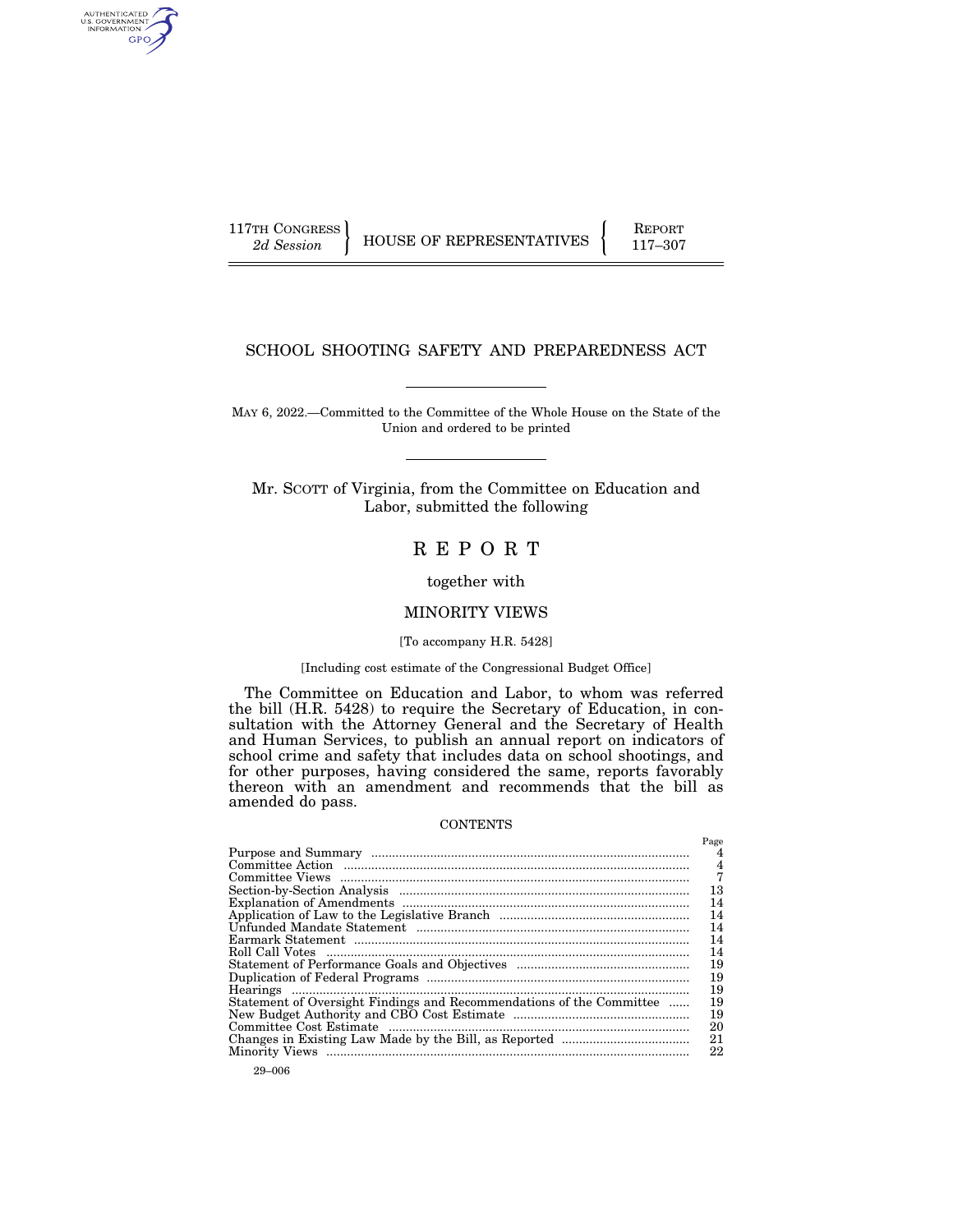The amendment is as follows:

Strike all after the enacting clause and insert the following:

#### **SECTION 1. SHORT TITLE.**

This Act may be cited as the "School Shooting Safety and Preparedness Act". **SEC. 2. DEFINITIONS.** 

In this Act:

(1) TITLE 18 DEFINITIONS.—The terms ''firearm'' and ''ammunition'' have the meanings given such terms in section 921 of title 18, United States Code. The term ''large capacity ammunition feeding device'' has the meaning given such term in section 921 of title 18, Unites States Code, as in effect on September 1, 2004.

(2) MASS SHOOTING.—The term ''mass shooting'' means a shooting during which three or more individuals, not including the shooter, were injured or killed in one location or in multiple locations in close proximity.

(3) SCHOOL.—The term ''school'' means—

(A) an early childhood education program (as defined in section 103 of the Higher Education Act of 1965 (20 U.S.C. 1003));

(B) an elementary school (as defined in section 8101 of the Elementary and Secondary Education Act of 1965 (20 U.S.C. 7801));

(C) a secondary school (as defined in section 8101 of the Elementary and Secondary Education Act of 1965 (20 U.S.C. 7801)); and

(D) an institution of higher education (as defined in section 102 of the Higher Education Act of 1965 (20 U.S.C. 1002)).

(4) SCHOOL SHOOTING.—The term ''school shooting'' means an event or occurrence-

(A) during which one or more individuals were injured or killed by a firearm; and

(B) that occurred—

(i) in, or on the grounds of, a school, even if before or after school hours;

(ii) while the victim was traveling to or from a regular session at school; or

(iii) while the victim was attending or traveling to or from an official school sponsored event.

#### **SEC. 3. ANNUAL REPORT ON INDICATORS OF SCHOOL CRIME AND SAFETY.**

(a) IN GENERAL.—The Secretary of Education, in consultation with the Attorney General and the Secretary of Health and Human Services, shall publish not less frequently than on an annual basis a report on indicators of school crime and safety. Such report shall be produced by the National Center for Education Statistics of the Department of Education in consultation with the Bureau of Justice Statistics of the Department of Justice. Such report shall include, at a minimum, an updated version of the information provided in the National Center for Education Statistics report NCES 2021–092 issued in July 2021, and the data described in subsections (b) and (d).

(b) STATISTICS ON SCHOOL SHOOTINGS.—In collecting data on school shootings to be compiled in the annual report described in subsection (a), the National Center for Education Statistics shall collect at a minimum the following data annually:

(1) The number of school shootings that have taken place nationwide.

(2) Of the school shootings described in paragraph (1), the number that were mass shootings.

(3) Of the school shootings described in paragraph (1), the number that were suicides.

(4) Of the school shootings described in paragraph (1), the number that were accidents.

(5) The number of people killed in each school shooting, including—

(A) the number of people whose cause of death was attributable to wound by firearm; and

(B) the number of people having some other cause of death.

(6) The number of people injured in each school shooting, including—

(A) the number of people wounded by firearm; and (B) the number of people injured in some other manner.

(7) The time of the shooting and whether it occurred during school hours.

(8) The demographics of each school, including—

(A) the locale code of the school, as determined by the Secretary of Education; and

(B) student demographic data disaggregated by—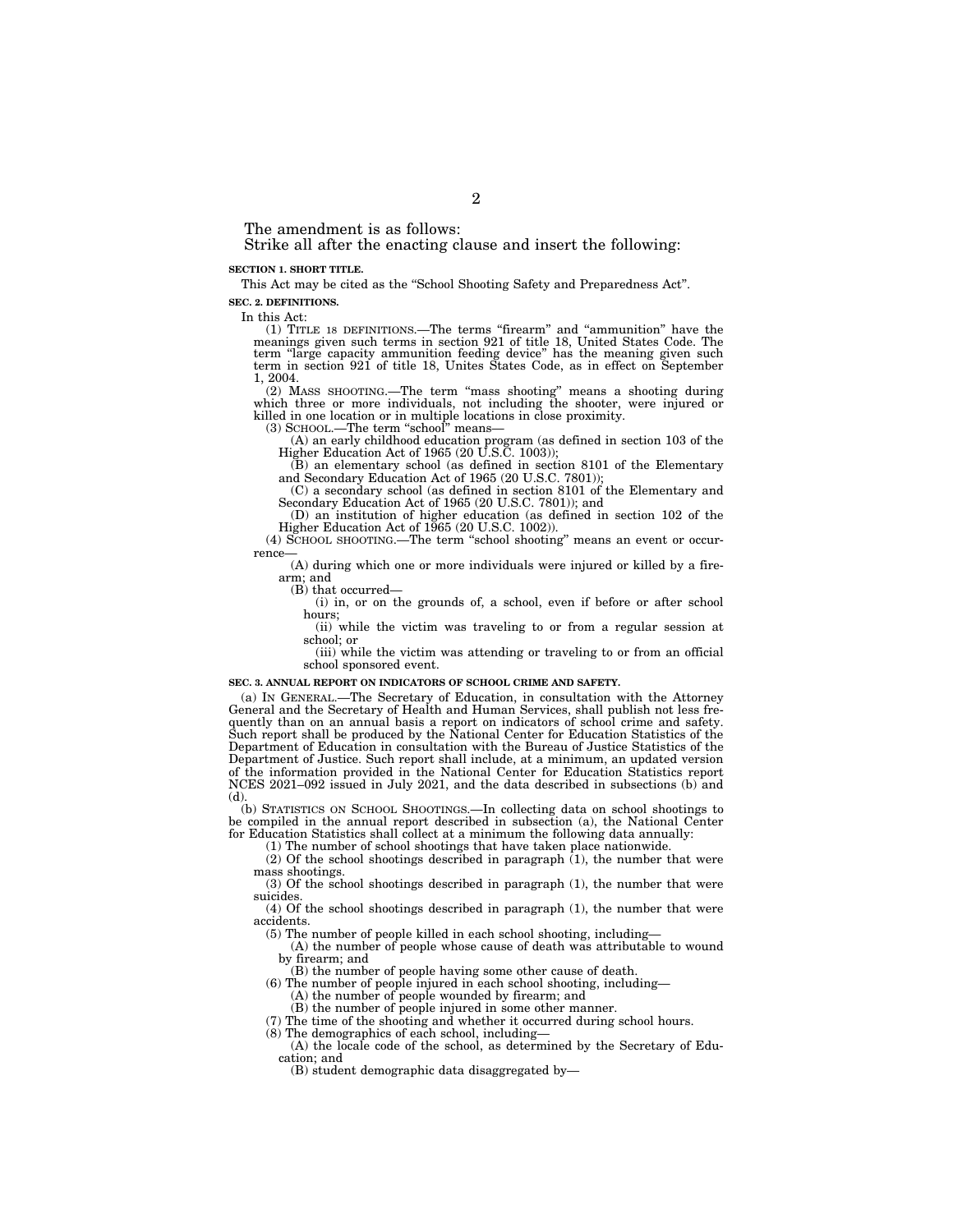(i) economically disadvantaged students as compared to students who are not economically disadvantaged;

(ii) each major racial and ethnic group;

(iii) children with disabilities as compared to children without disabilities; and

(iv) English proficiency status.

(9) The personal characteristics of each victim in the shooting, including, at a minimum, the victim's—

(A) age;

(B) gender;

(C) race;

(D) ethnicity; and

(E) nationality.

(10) The personal characteristics of the shooter, including, at a minimum the shooter's—

(A) age;

(B) gender;

(C) race;

(D) ethnicity;

(E) nationality; and

(F) relationship to the school.

(11) Whether the shooting was determined to be an accident, and if not, the motivation of the shooter, including any real or perceived bias based on race, religion, ethnicity, nationality, or sex (including sexual orientation or gender identity).

(12) How the shooting was stopped, including—

(A) whether the shooter was injured or killed, and if so, by whom; and (B) if not, what was the other outcome of the incident (such as escape, arrest, or suicide).

(13) The number and type of firearms and ammunition that were used in each shooting, including—

(A) the make and model of the firearm;

(B) the manufacturer of the firearm;

(C) the make and model of the ammunition;

(D) the manufacturer of the ammunition;

(E) whether a large capacity ammunition feeding device was present at the scene or used during the shooting; and

(F) the number of rounds of ammunition fired by the shooter over the course of the shooting.

(14) Where each of the firearms used in each shooting was obtained and how, including—

(A) whether the firearm was registered;

(B) whether the firearm was purchased from a licensed gun dealer or an unlicensed sale; and

(C) the geographic location from where the shooter obtained the firearm. (15) If the original purchaser was not the shooter, what was, if any, the original purchaser's relationship to the shooter.

(16) If the original purchaser was not the shooter and the firearm was obtained from the shooter's home, the gun storage practices being used in the home, and whether the gun owner was charged with failing to properly secure his or her firearm.

(17) Whether the school had one or more teachers, as that term is defined in section 8553 of the Elementary and Secondary Education Act of 1965 (20 U.S.C. 7943), who were armed, and if so, whether such armed teacher or teachers stopped the incident by shooting the shooter.

(18) How long did the shooting last (the approximate elapsed time between the first and last shots fired). (19) What was the response time of law enforcement.

(c) HISTORIC STATISTICS ON SCHOOL SHOOTINGS.—The Secretary of Education shall direct the National Center for Education Statistics—

(1) to collect, to the extent practicable, the data required in subsection (b) for shootings that occurred before the date of the enactment of this Act; and

(2) to publish such data as revisions to the most applicable annual reports on indicators of school crime and safety issued by the National Center for Education Statistics before the date of the enactment of this Act.

(d) SAFETY AND PREVENTION.—In collecting data on school shootings to be compiled in the annual report described in subsection (a), the National Center for Education Statistics shall collect, at a minimum, information on the existence or ab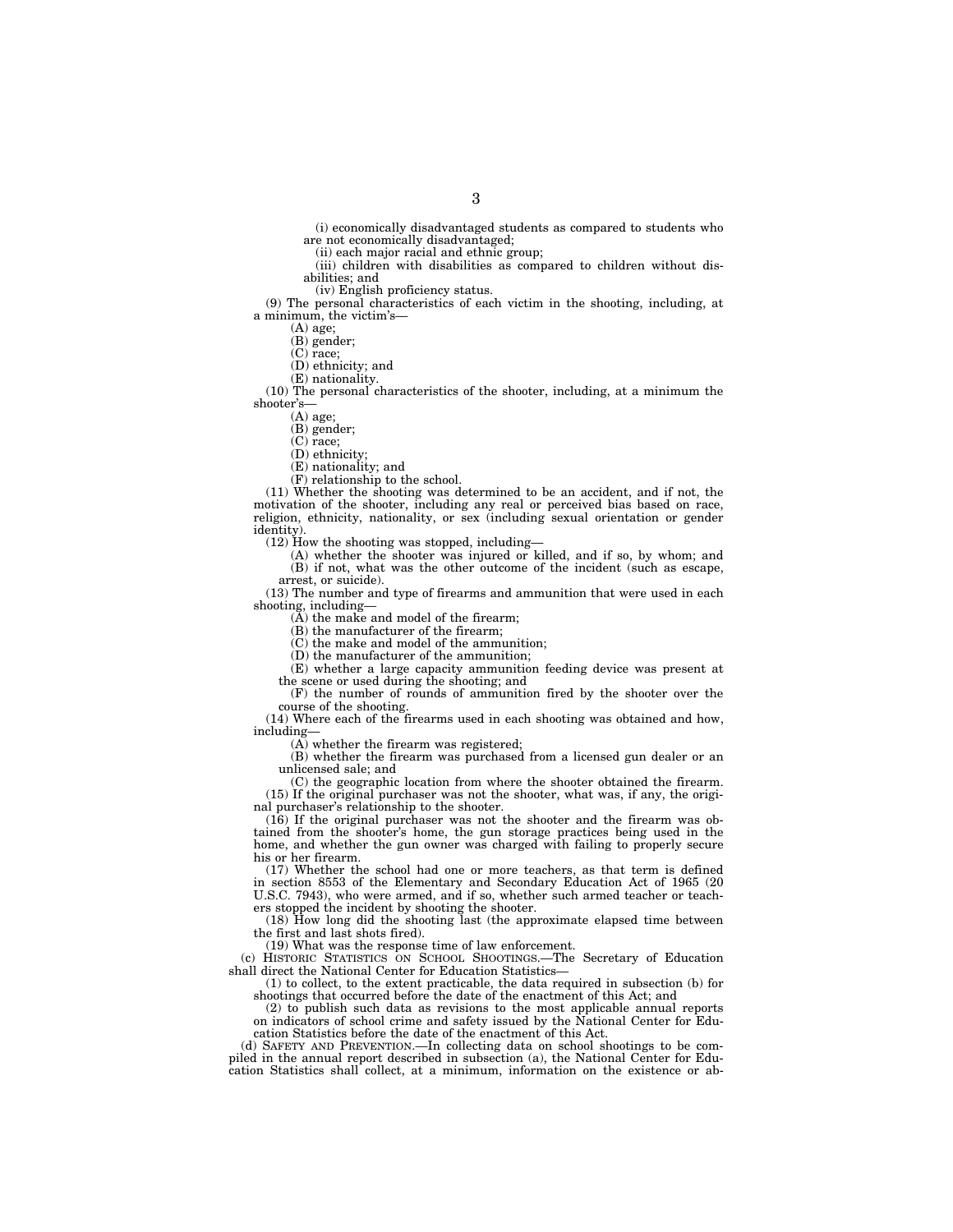sence of the following measures at the time of the shooting at schools where a school shooting occurred in the previous year:

 $(1)$  Physical security measures, including-

(A) building envelopes and interiors designed to protect occupants from human threats; and

(B) other physical security measures designed to avert and restrict violence.

(2) Other types of security measures, including measures designed to preserve open learning environments that positively influence student behavior.

(3) A communication plan with local law enforcement.

 $(4)$  A response plan that includes coordination with local agencies (law enforcement, fire department, hospitals, etc).

(5) An active shooter response plan (including the use of an alert system to notify students, faculty, and parents or guardians).

(6) A trauma response plan to address trauma resulting from the shooting, including coordination with school-based counselors, other school mental health professionals, and appropriate community partners and organizations, such as community action programs or agencies.

(7) Any other similar type of safety or prevention measure in place at the time of the school shooting.

(e) RULE OF CONSTRUCTION.—In collecting data on school shootings to be compiled in the annual report described in subsection (a), any data disaggregation required by subsection (b) shall not be required in the case where such disaggregation would reveal personally identifiable information about any individual.

#### PURPOSE AND SUMMARY

The purpose of H.R. 5428, the *School Shooting Safety and Preparedness Act*, is to direct the U.S. Department of Education (ED), in consultation with the U.S. Departments of Justice (DOJ) and Health and Human Services (HHS), to annually collect and report on indicators of school safety for all school shootings in prekindergarten through 12th grade (PreK–12) schools and institutions of higher education. The bill creates definitions of ''school shooting'' and "mass shooting" for the purpose of data collection. This would also be the first time these terms would be defined in federal law. In addition to the number of shootings, H.R. 5428 requires data collection on a number of factors related to school shootings, including the number of people killed and injured, the demographics of the shooter and victims, and the type of gun and ammunition used, among other factors. The bill also requires a historical collection and reporting of data on prior school shootings.

# COMMITTEE ACTION

# 110TH CONGRESS

On May 15, 2007, the Committee held a hearing entitled ''Best Practices for Making College Campuses Safe'' exploring how institutions of higher education can better prepare for mass casualty events in the wake of the mass shooting at Virginia Tech University on April 16, 2007. Witnesses included: Mr. Steven J. Healy, President, International Association of Campus Law Enforcement Administrators (IACLEA) and Director of Department of Safety, Princeton University; Dr. Louann Kennedy, former Provost, California State University at Northridge; Dr. Dewey Cornell, Director, Virginia Youth Violence Project, University of Virginia School of Education; and, Dr. Jan Walbert, President, National Association of Student Personnel Administrators and Vice President for Student Affairs, Arcadia University.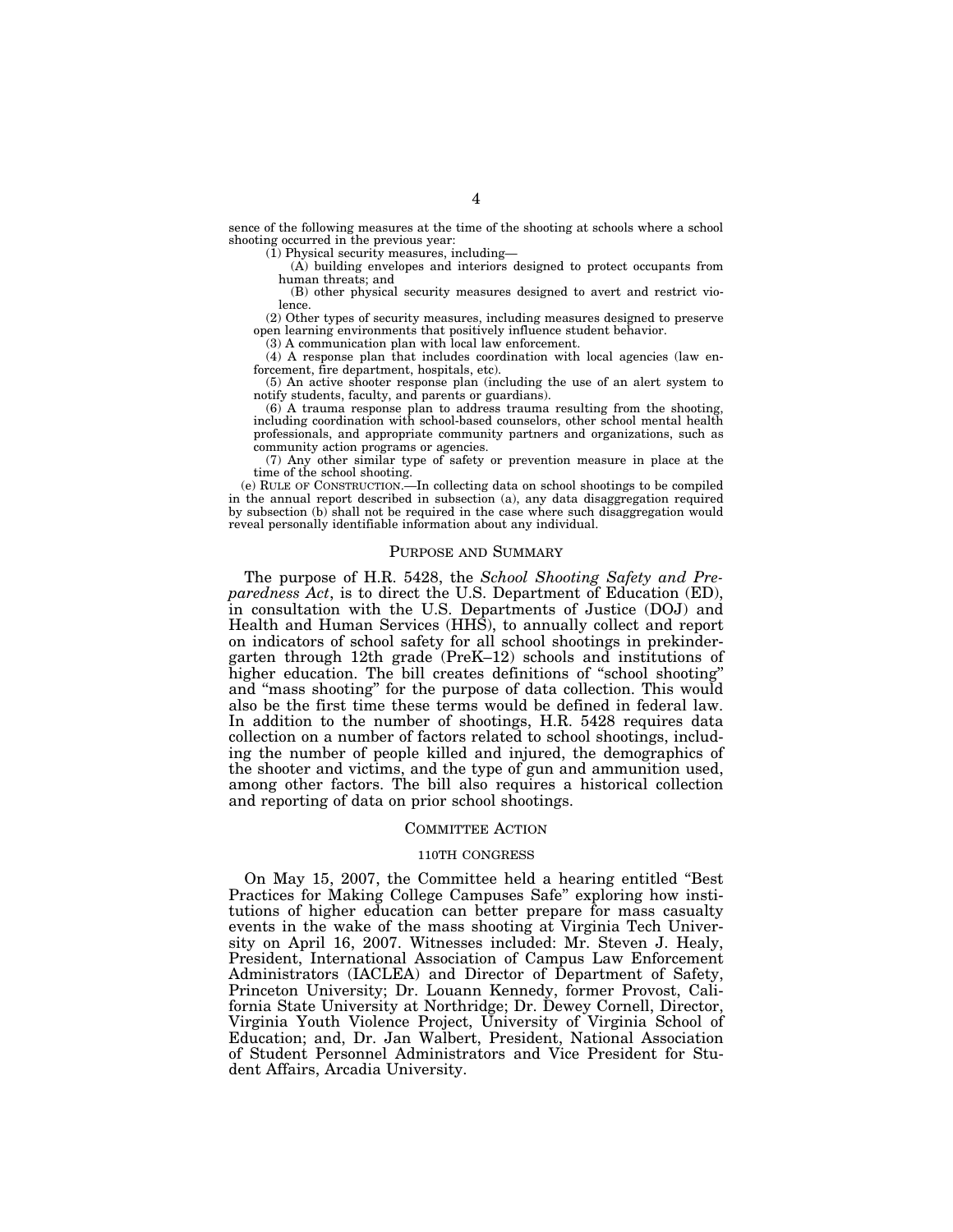# 113TH CONGRESS

On February 27, 2013, the Committee held a hearing entitled ''Protecting Students and Teachers: A Discussion on School Safety'' which followed the mass school shooting at Sandy Hook Elementary School in Newtown, Connecticut on December 14, 2012. The purpose of the hearing was to examine the different facets from which K–12 schools must approach student safety to prevent and mitigate violence. At the hearing, the Committee heard from six witnesses: Mr. Bill Bond, School Safety Specialist, National Association of Secondary School Principals, Paducah, KY; Mr. Mo Canady, Executive Director, National Association of School Resource Officers, Hoover, AL; Mr. Brett Bontrager, Senior Vice President and Group Executive of Stanley Security Solutions, Stanley Black & Decker; Mr. Fredrick Ellis, Director of Office of Safety and Security, Fairfax County Public Schools, VA; Dr. Vincent Pompei, School Counselor, Val Verde Unified School District, Perris, CA; and, Dr. David Osher, Vice President, American Institutes for Research, Washington, DC.

#### 115TH CONGRESS

#### *Other Legislative Action*

On February 16, 2018, then-Ranking Member Robert C. ''Bobby'' Scott (D–VA) and the other 16 Democratic members of the Committee requested a hearing on school shootings and safety. While in direct response to the mass school shooting at Marjory Stoneman Douglas High School in Parkland, FL on February 14, the request was also made in consideration of the increasing epidemic of school shootings since the Committee held its last school safety hearing five years prior.<sup>1</sup> In the absence of a hearing despite repeated requests, Ranking Member Scott hosted a Member forum examining evidenced-based violence prevention and school safety measures on March 20, 2018. Panelists included Dr. Dewey G. Cornell, forensic clinical psychologist and professor of education, University of Virginia; Dr. Akil E. Ross, Sr., Principal, Chapin High School, Chapin, SC; and, Mrs. Stacey Lippel, English Teacher and Survivor of Shooting at Marjory Stoneman Douglas High School, Parkland, FL.

#### 116TH CONGRESS

On September 11, 2019, the Committee held a hearing entitled ''The Importance of Trauma-Informed Practices in Education to Assist Students Impacted by Gun Violence and Other Adversities' ''. The Committee examined the different ways trauma manifests in students who experience mass shootings or high levels of community gun violence. The Committee heard testimony from: Dr. Nadine Burke Harris, Surgeon General, State of California; Dr. Ingrida Barker, Associate Superintendent, McDowell County Schools, Welch, WV; Dr. Janice Jackson, CEO, Chicago Public Schools, Chicago, IL; and, Mrs. Joy Hofmeister, State Superintendent of Public Instruction, State of Oklahoma.

<sup>&</sup>lt;sup>1</sup> Letter from Rep. Robert C. "Bobby" Scott, Ranking Member, and 16 other Minority Members of the H. Comm. on Educ. & the Workforce, to Rep. Virginia Foxx, Chairwoman, H. Comm. on Educ. At the Workforce, to Rep. Virginia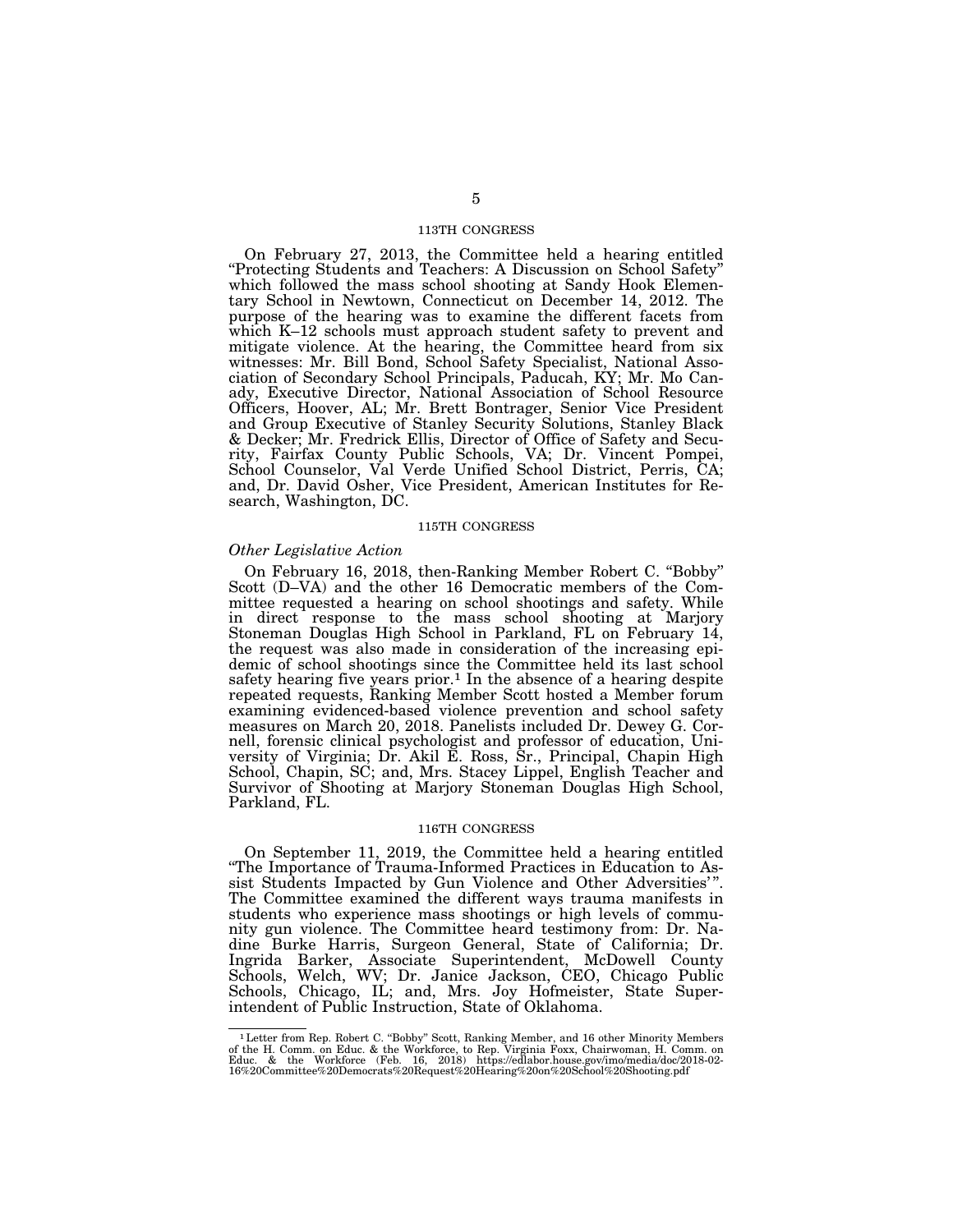On September 12, 2019, Rep. Tulsi Gabbard (D–HI) introduced H.R. 4301, the *School Shooting Safety and Preparedness Act*, with Reps. Lucy McBath (D–GA) and Jahana Hayes (D–CT) as original co-sponsors. The bill was referred solely to the Committee on Education and Labor.

On September 18, 2019, the Committee considered H.R. 4301 in legislative session and reported it favorably, as amended, to the House of Representatives by a recorded vote of 27–22. The Committee considered the following amendments to H.R. 4301:

• Rep. McBath offered an amendment in the nature of a substitute to make conforming and technical changes in the bill. The amendment was adopted by a recorded vote.

• Ranking Member Virginia Foxx (R–NC) offered an amendment to the amendment in the nature of a substitute, representing the minority substitute. The Foxx amendment struck the definitions and mentions of school shootings from the bill. The amendment was defeated by a recorded vote of 22–25.

#### 117TH CONGRESS

On September 29, 2021, Rep. Debbie Wasserman Schultz (D–FL) introduced H.R. 5428, the *School Shooting Preparedness and Safety Act*, with Reps. McBath and Hayes as original co-sponsors. The bill was referred solely to the Committee on Education and Labor.

On February 16, 2022, the Subcommittee on Early Childhood, Elementary, and Secondary Education held a hearing entitled ''Serving All Students: Promoting a Healthier, More Supportive School Environment.'' The hearing examined outdated discipline practices and highlighted ways schools can implement evidence-based approaches to creating healthy school environments that support students' social, emotional, and academic development. During the hearing, members and witnesses also discussed the trauma of gun violence and the role of common-sense gun reform as part of the solution to create supportive and healthy schools. The Committee heard testimony from: Ms. Kristen Harper, Vice President for Public Policy and Engagement, Child Trends; Mr. Guy Stephens, Founder and Executive Director, Alliance Against Seclusion and Restraint; Ms. Morgan Craven, J.D., National Director of Policy, Advocacy and Community Engagement, Intercultural Development Research Association; and, Mr. Max Eden, Research Fellow, American Enterprise Institute.

On March 16, 2022, the Committee considered H.R. 5428 in legislative session and reported it favorably, as amended, to the House of Representatives by a recorded vote of 27–21. The Committee considered the following amendments to H.R. 5428:

• Rep. McBath offered an amendment in the nature of a substitute to make conforming and technical changes to the bill. The amendment was adopted by a voice vote.

• Rep. Burgess Owens (R–UT) offered an amendment to the amendment in the nature of a substitute, representing the minority substitute. The Owens amendment struck the definitions and mentions of ''school shooting'' and ''mass shooting'' from the bill and would require the Department of Education to consult with the Department of Homeland Security in collecting and publishing data on school safety while eliminating the detailed data collection on school shooting collected by the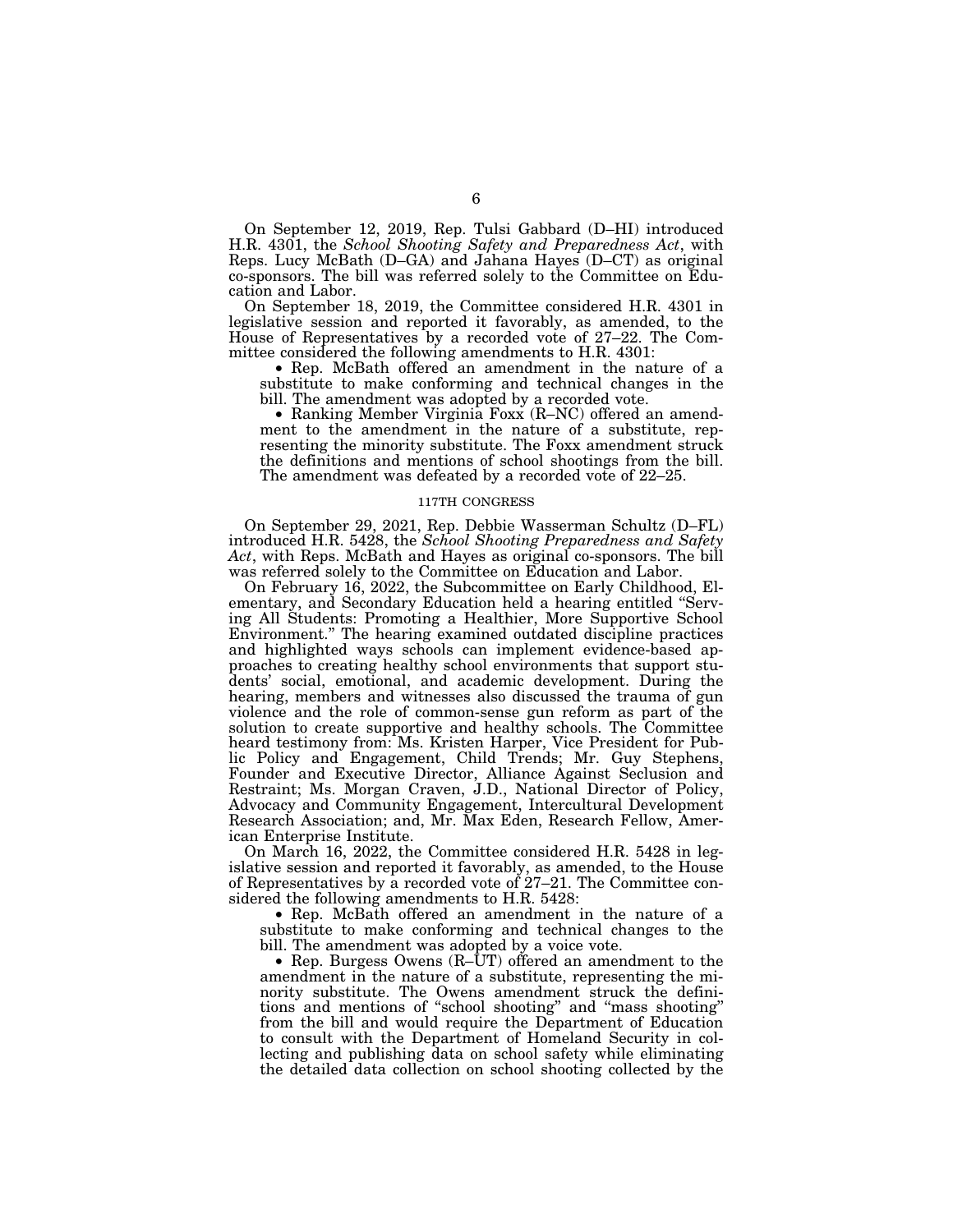underlying bill. The amendment was defeated by a recorded vote of 21–28.

• Rep. Elise Stefanik (R–NY) offered an amendment to include data collection and reporting on the implementation of bail reform, the presence of school resource officers at schools, and the implementation of alternative discipline practices in school districts that have experienced a school shooting. The amendment was defeated by a recorded vote of 22–27.

• Rep. Rick Allen (R–GA) offered an amendment to include a study regarding school safety and school choice, including whether increased school choice increases perceptions of school safety. The amendment was defeated by a recorded vote of 22– 27.

#### COMMITTEE VIEWS

The United States experiences over 40,000 gun-related deaths and more than 73,000 gun-related injuries on average each year, equating to more than 110 deaths every day.2 Unfortunately, children have not been shielded from this tragic history. In 2018, gun violence was the leading cause of death for all children and teens. This marked the first time in our nation's history that more children and teens died from gun violence than those that died from motor vehicle accidents.3 Black children and teens had the highest gun death rate in 2019, followed by American Indian/Alaska Native children and teens.4 And while schools should be safe havens where children are protected from gun violence, it is a uniquely American reality that students are shot on their way to and from school, in school, and at school-hosted events. Since the Columbine High School massacre in 1999, mass school shootings have been on the rise. A Nov. 30, 2021, shooting in which a student killed four people and injured seven at an Oxford, Michigan high school was reported to be the deadliest school shooting since May 2018.5 As the Committee discussed during a hearing in the 116th Congress, children in the United States face the devastating trauma of gun violence more frequently than anywhere else in the world.6 From Sandy Hook to Chicago,<sup>7</sup> gun violence in and around schools is a

 $2$  EVERYTOWN FOR GUN SAFETY, GUN VIOLENCE IN AMERICA (2022), https://<br>everytownresearch.org/gun-violence-america/.<br> $3$  Children, 2021, https://

<sup>8</sup> Cerytownresearch.org/gun-violence-america/.<br>3 CHILDREN'S DEF. FUND, The State of America's Children, 2021, https://<br>www.childrensdefense.org/state-of-americas-children/soac-2021-gun-violence/ (last visited Mar.  $^{29,~2022)}$ .<br> $^{4}$ *Id.* 

<sup>5</sup>Livia Albeck-Ripka & Sophie Kasakove, *What We Know About the Michigan High School*  Shooting, N.Y. TIMES, Dec. 19, 2021, https://www.nytimes.com/article/oxford-school-shooting-<br>michigan.html; Education Week, School Shootings in 2021: How Many and Where, EDUCATION<br>WEEK, Mar. 01, 2021, https://www.edweek.or

and-where/2021/03. 6*The Importance of Trauma-Informed Practices in Education to Assist Students Impacted by Gun Violence and Other Adversities: Hearing Before the Subcomm. on Early Childhood, Elemen-*

*tary and Secondary Educ. Of the House Comm. on Educ.* & *Lab.* 116th Cong., (2019).<br><sup>7</sup> Gun violence in America is so prevalent that metonyms like Sandy Hook and Chicago are<br>ingrained in our discourse, and this shorthand Continued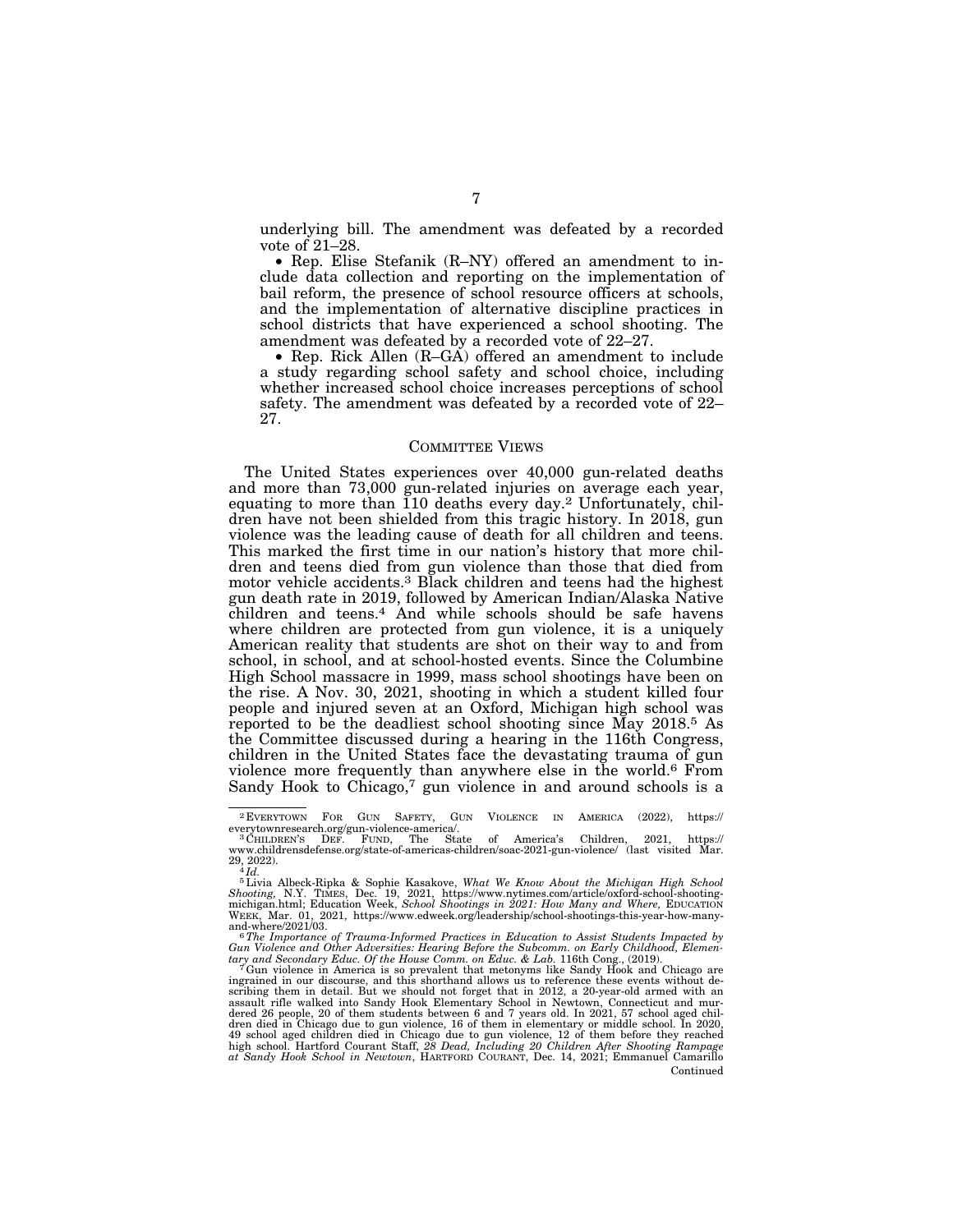national crisis that continues to claim the lives of our students and educators and deserves Congressional attention.

A concerted response is needed to solve the epidemic of gun violence in American schools. The need is particularly pressing as our nation's children continue to recover from trauma from the COVID–19 pandemic and return to in-person learning. According to Everytown for Gun Safety, an advocacy organization founded in response to Sandy Hook which attempts to track gunfire incidents in schools, K–12 schools experienced a pronounced decrease in gunfire incidents during the COVID–19 pandemic, followed by a rise to pre-pandemic levels as schools nationwide returned to in-person learning. From March through December 2020, a period of time in which most schools across the nation were closed due to the COVID–19 pandemic, there were only 25 reported incidences of gun violence on  $K-12$  school grounds.<sup>8</sup> In contrast, the first half of the 2021–2022 school year, when most students nationwide returned to in-person learning, had the most reported incidences of gun violence on school grounds in recent history.9 Between August 1 and December 31, 2021, Everytown counted 123 instances of gun violence on K–12 school grounds—nearly four times the previous average for that time period.10

However, there is conflicting data on the number of gunfire incidents on school grounds throughout the pandemic. According to the publication Education Week, there were 10 school shootings in 2020, in contrast to 34 school shootings in 2021, 24 of which occurred after August 1.11 This conflict itself illustrates the need for H.R. 5428. As there is no current uniform definition of school shooting, and data is collected and tallied in varied ways by different nongovernmental organizations, there is no consistent unassailable data source from which to develop policy. If policymakers do not have accurate statistical data about the nature of the problem of gun violence in schools, there is little chance of developing thoughtful solutions to the problem. The Committee believes H.R. 5428 is a small but crucial step in making sure that a federal response to gun violence in schools is evidence-based instead of politically expedient.

Policymakers can either commit to solving problems or use them to advance partisan agendas. The Committee has deep concerns that the issue of gun violence in schools is especially susceptible to politicization. When a mass school shooting occurs, it dominates news cycles and drives rash policy. And while no one disagrees that these events deserve attention, mass shootings often overshadow the daily incidents of gun violence that occur in and around schools throughout America. As Kristen Harper, Vice President for Public Policy and Engagement for Child Trends, said during the Committee's February 16, 2022 hearing on promoting a healthier, more supportive school environment, ''the pattern of providing support to schools only after tragedy undermines the work [as] schools need consistent support so that they have the resources they need to

<sup>&</sup>amp; Nader Issa, *Murders of students amid the pandemic strain school' ability to cope, heal*, CHI-<br>CAGO SUN-TIMES, Dec. 20, 2021.<br><sup>8</sup> Everytown for Gun Safety, *Gunfire on School Grounds in the United States*, (March 29, 202

<sup>4:08</sup> PM), https://maps.everytownresearch.org/gunfire-in-school/#ns. 9 *Id.* 

<sup>10</sup> *Id.* <sup>11</sup> Education Week, *supra* note 5.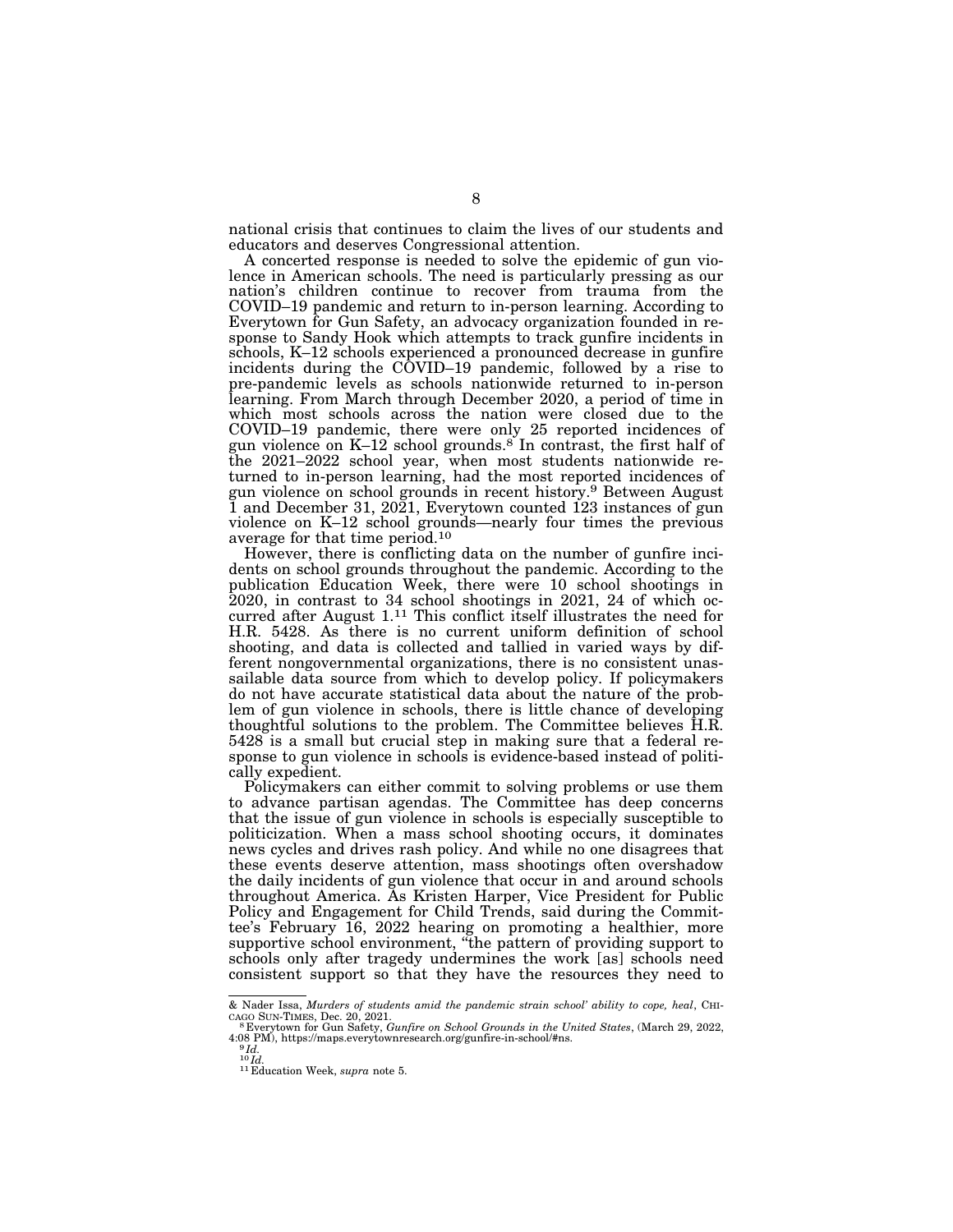focus on services and relationships so that tragedies do not happen.'' 12 Until we have comprehensive data on gun violence in America as proposed in H.R. 5428, we are destined to lurch from one mass casualty event to another, resulting in the politicization of the issue.

Regrettably, the Committee saw the tragedy of school shootings succumb to political machinations. In the wake of the school shooting at Marjory Stoneman Douglas High School in Parkland, FL on February 14, 2018, which took 17 lives,<sup>13</sup> former President Trump announced the establishment of the Federal Commission on School Safety (Commission).14 The Commission was charged to make policy recommendations on many issues surrounding school safety and violence, except, puzzlingly, for the role of guns in gun violence.15 Instead, the Commission focused considerable attention on the Obama Administration's 2014 School Discipline guidance package, which was issued to help schools understand their obligations to administer discipline in schools without discriminating against students on the basis of race, color, or national origin, as required under Title VI of the Civil Rights Act of 1964, or adversely effecting school safety.16 Almost immediately after the shooting at Parkland, some Congressional Republicans wrongly placed blame on the guidance by questioning whether the shooter evaded police identification as a threat because his school did not appropriately discipline him. This political approach ran counter to that of the Obama-era discipline guidance package.17 At the Commission's recommendation, then-U.S. Department of Education Secretary Betsy DeVos rescinded the School Discipline guidance package without any evidence that the implementation of the guidance caused or contributed to mass school shootings.18

Statistical evidence of disparities in school suspension and exclusionary practices, which disproportionately impact students of color and students with disabilities, was a focal point of the rescinded guidance package.19 Contrary to the dubious research on school discipline disparities cited in the Commission's report, the 2014 guidance package laid out that these disparities are not a result of more frequent or serious infractions committed by students of color.20 Nor are discipline disparities a result of inherent, tempera-

<sup>&</sup>lt;sup>12</sup> Serving All Students: Promoting a Healthier, More Supportive School Environment: Hearing *Before the Subcomm.* on *Early Childhood, Elementary & Secondary Educ. of the H. Comm.* on

*Educ. & Lab.,* 117th Cong. (2022).<br><sup>13</sup>Laurel Wamsley & Richard Gonzales, *17 People Died in the Parkland Shooting. Here Are*<br>Their Names, NPR Feb. 15, 2018, https://www.npr.org/sections/thetwo-way/2018/02/15/

<sup>586095587/17-</sup>people-died-in-the-parkland-shooting-here-are-their-names.<br><sup>14</sup>The White House, Factsheet, President Donald J. Trump is Taking Immediate Actions to<br>Secure Our Schools, Mar. 12, 2018 (Archived Location: https:/ briefings-statements/president-donald-j-trump-taking-immediate-actions-secure-schools/).<br>
<sup>15</sup>*Id.*<br>
<sup>16</sup>*See* U.S. Dept's of Educ. & Just., Joint "Dear Colleague" Letter on the Nondiscriminatory

Administration of School Discipline (Jan. 8, 2014) https://www2.ed.gov/about/offices/list/ocr/let-<br>ters/colleague-201401-title-vi.html (archived, under review).<br><sup>17</sup>E.g., Erica Green, Tru*mp Finds Unlikely Culprit in Schoo* 

Policies, N.Y. TIMES A10 (Mar. 14, 2018).<br><sup>18</sup> FeD. COMM'N ON SCH. SAFETY, FINAL REPORT 72 (2018), https://www2.ed.gov/documents/<br>school-safety/school-safety-report.pdf; U.S. Dept's of Educ. & Just., Joint letter rescindin School Discipline Guidance Package (Dec. 21, 2018) https://www2.ed.gov/about/offices/list/ocr/let-<br>ters/colleague-201812.pdf (archived, under review).<br><sup>19</sup>U.S. Dept. of Educ., Guiding Principles, A Resource for Improving S

cipline (January 2014) https://www2.ed.gov/policy/gen/guid/school-discipline/guiding-prin-ciples.pdf (archived, under review). 20 *Id.*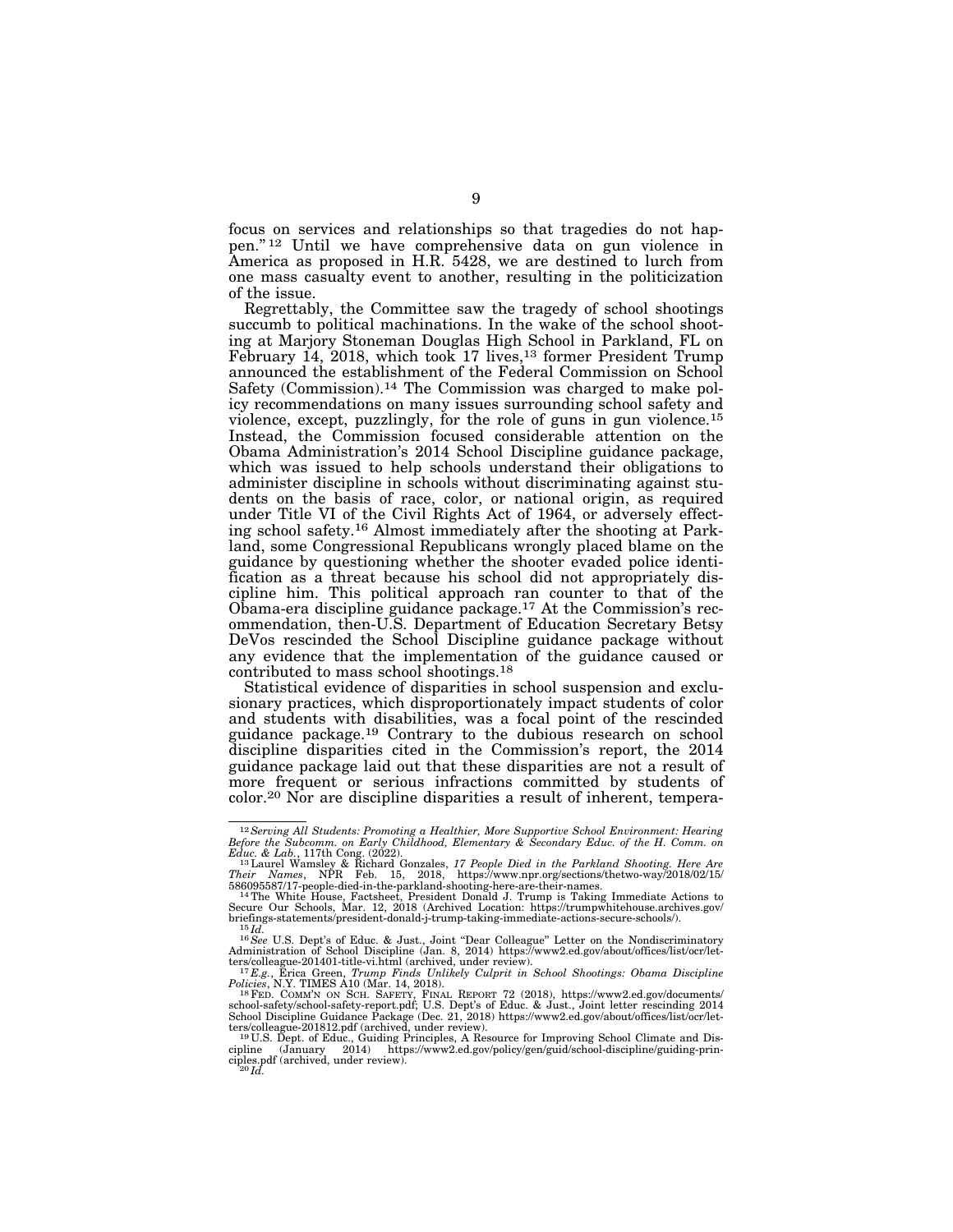mental differences between Black and white children. A Government Accountability Office (GAO) report substantiated those disparate data points a month after the shooting at Parkland.21 Additionally, in a 2020 report on the characteristics of school shootings, GAO examined 318 school shootings over the 2009 10 to 2018–19 school years and found no empirical research linking school discipline practices with mass school shootings.22

Yet Committee Republicans used the markup of H.R. 5428 to insinuate once again some connection between certain school discipline practices and school shootings where none has been found. This insinuation was taken a step further in the amendment offered by Rep. Stefanik during the mark up of H.R. 5428. The amendment required data collection and reporting on the implementation of bail reform, the presence of school resource officers at schools, and the implementation of alternative discipline practices in districts that have experienced a school shooting. It should be underscored that bail reform is significantly beyond the scope of the Committee's jurisdiction. Furthermore, research shows that while school resource officers do effectively reduce some forms of violence in schools, they do not prevent school shootings or gun-related incidents.<sup>23</sup> And the suggestion that alternative discipline practices may be related to school shootings runs counter to the GAO findings and are not founded upon evidence.

The Committee hopes that by providing a clear definition as to what a school shooting is, H.R. 5428 will paint a fuller picture of the issue of gun violence in schools. While tragic mass shootings grip the national conscience and spur policymaking, experts have told us these mass shootings are outliers compared to the ongoing gun violence in schools, around school grounds, and in communities. Community gun violence is an adverse childhood experience (ACE) that inflicts trauma and has ripple effects in children's lives, from their school attendance, academic achievement, psychological development, and even their lifetime earnings.<sup>24</sup> The Committee notes that mass shootings will continue to receive media attention and outsized focus, but it hopes that data collection required by H.R. 5428 will paint an equally compelling picture of the persistent trauma caused by gun violence experienced in too many schools around the country.

While H.R. 5428 is focused on gun violence in schools and surrounding communities, Committee Republicans chose to focus their attention on school choice. This was exemplified most by an amendment during markup that sought to use school shootings as a plat-

<sup>&</sup>lt;sup>21</sup>The report found that Black students accounted for 15.5 percent of all public school stu-<br>dents, but represented about 39 percent of students suspended from school—an overrepresentation of about 23 percentage points. Differences in discipline were particularly large between<br>Black and White students. Although there were approximately 17.4 million more White students<br>than Black students attending K–12 dents than White students were suspended from school that school year. U.S. GOV'T ACCOUNT-<br>ABILITY OFF., GAO-18-258, K-12 EDUCATION: DISCIPLINE DISPARITIES FOR BLACK STUDENTS. ABILITY OFF., GAO–18–258, K–12 EDUCATION: DISCIPLINE DISPARITIES FOR BLACK STUDENTS,<br>BOYS, AND STUDENTS WITH DISABILITIES (2018), https://www.gao.gov/products/GAO–18–258.<br><sup>22</sup>U.S. Gov't Accountability Off., GAO–20–455, K–1

SCHOOL SHOOTINGS (2020) https://www.gao.gov/assets/gao-20-455.pdf. 23Montserrat Avila Acosta et al., *The Thin Blue Line in Schools: New Evidence on School-*

Based Policing Across the U.S. 3 (Annenberg Inst. at Brown U. EdWorking Paper No. 21–476),<br>https://www.edworkingpapers.com/sites/default/files/ai21-476.pdf.<br>- <sup>24</sup>The Importance of Trauma-Informed Practices in Education to

Gun Violence and Other Adversities: Hearing Before the Subcomm. on Early Childhood, Elemen-<br>tary and Secondary Educ. Of the House Comm. on Educ. & Lab. 116th Cong., (2019) (testimony<br>of Dr. Nadine Burke Harris, Surgeon Gen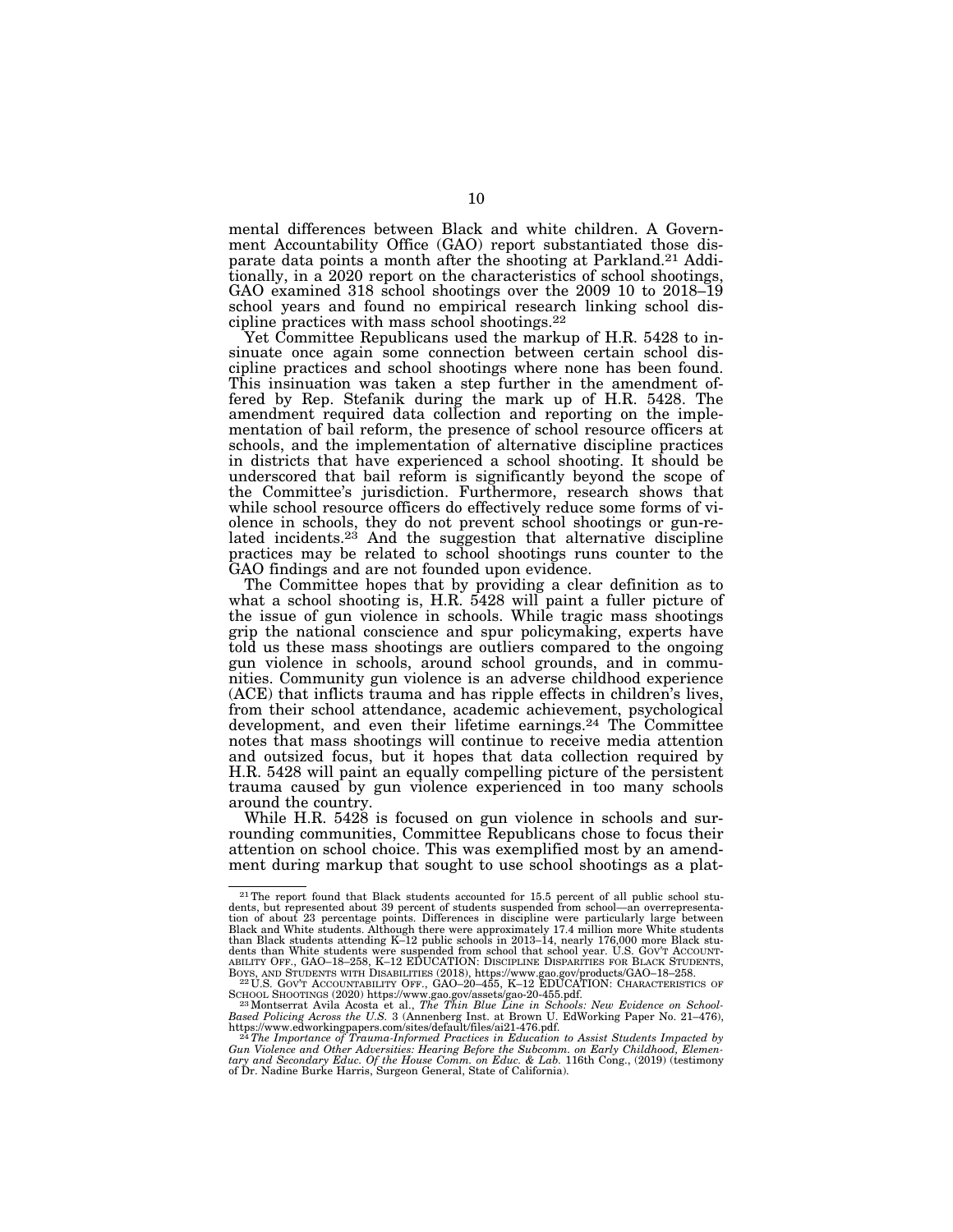form for advancing school privatization. The Allen amendment to H.R. 5428 proposed a study on the effect of school safety on school choice, including whether increased school choice increases perceptions of school safety. Given that over 91 percent of students in America attend public schools,<sup>25</sup> the infatuation with school privatization and choice undermines the Committee's efforts to promote safer school environments for all students. A study of school choice and the perceptions of school safety is especially troubling given the link between abstract choice policies and school segregation. In a recent report on school segregation, the UCLA Civil Rights Project indicated that ''[s]chool choice plans without equity policies and strategies often end up with the best-educated and connected families getting the best choices, actually increasing inequality. All school choice programs need voluntary goals, policies, and practices that foster diversity and integration."<sup>26</sup>

Instead of playing politics when these tragedies occur, Congress should follow the evidence offered by the experts and act to remedy these preventable harms. H.R. 5428 is a small but crucial step in that direction of following the evidence. Without accurate, comparable data over incidents and years, and without uniform definitions for school shooting and mass school shooting, we will not be properly equipped to make sound policy choices. Thousands of students all over the country marched in the streets to ask policymakers to pass evidence-based solutions to shield them from gun violence.27 Parkland survivor and student activist Emma Gonzalez would not have called on students to "fight for your lives before it's somebody else's job" if "thoughts and prayers" extended through floor speeches were enough to be responsive to the need.<sup>28</sup>

Unfortunately, Committee Republicans' proposed amendment in the nature of a substitute to H.R. 5428 aimed to strike the definitions of ''school shooting'' and ''mass shooting'' from the bill and require the Department of Education to consult with the Department of Homeland Security in collecting and publishing data on school safety. While the amendment would codify the current report on Indicators of School Crime and Safety issued by the National Center for Education Statistics, it would strike the requirement to collect additional data elements on school shootings, defeating the purpose of the underlying bill to collect more granular, comparable data on school shootings and mass school shootings.

It is the Committee's hope that just as a hard look at ED's data on racial discipline disparities drove evidenced-based policy change, federally-recognized data collection on school shootings will help the country better understand the pervasive problem of gun violence in schools and in turn spur policy change. Such data will illuminate the daily gun-related violence incidents that occur before and after school, on the way to or from school, at school-related

<sup>25</sup> Approximately 49.3 million of the 54 million PK–12 students in the United States attend public schools. *See* Institute of Education Sciences, Fast Facts Back-to-School Statistics (2021),

https://nces.ed.gov/fastfacts/display.asp?id=372#PK12-enrollment.<br><sup>26</sup> Erica Frankenberg, et al. *Harming Our Common Future: America's Segregated Schools 65*<br>Years a*fter* Brown, 37 May 2019, www.civilrightsproject.u

 $\label{thm:main} \begin{minipage}[t]{0.9\textwidth} \begin{subarray}{l} \begin{subarray}{l} \begin{subarray}{l} \begin{smallmatrix} \begin{smallmatrix} \begin{smallmatrix} \begin{smallmatrix} \begin{smallmatrix} \end{smallmatrix} \end{subarray} & \begin{smallmatrix} \begin{smallmatrix} \end{smallmatrix} \end{subarray} & \begin{smallmatrix} \end{smallmatrix} & \begin{smallmatrix} \end{smallmatrix} & \begin{smallmatrix} \end{smallmatrix} & \begin{smallmatrix} \end{smallmatrix} & \begin{smallmatrix} \end{smallmatrix} & \begin{smallmatrix} \end{smallmatrix} & \begin{smallmatrix} \end{smallmatrix} & \begin{smallmatrix} \end{smallmatrix} &$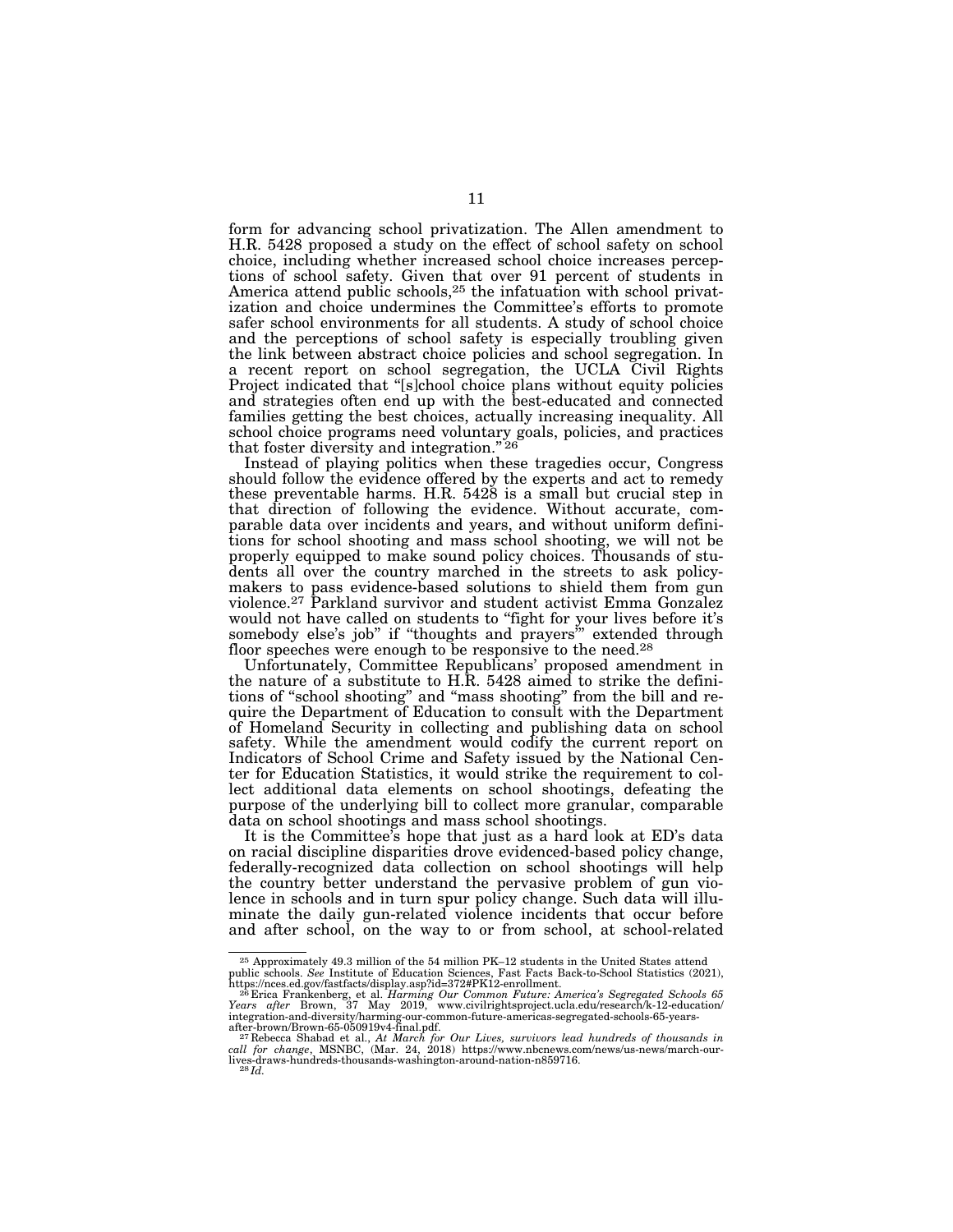events and oftentimes not committed by students, in communities plagued by inequities and trauma which are currently invisible. All current data suggest these types of shootings are actually more prevalent than mass shootings but receive little attention.29 Collecting data brings to the forefront what could be otherwise ignored.

H.R. 5428 also directs ED, in consultation with DOJ and HHS, to annually report on indicators of school safety for school shootings that occur. This includes statistics on school shootings, such as the number of shootings, the number of people killed, whether a shooting was ruled an accident, demographics of shooters and victims, the motivation of shooters, types of firearms and ammunition used, how the firearm was acquired, the state of origin of the firearm, and more. Crucially, H.R. 5428 would also direct ED to collect data regarding school response plans to address trauma resulting from school shootings, including, but not limited to, coordination with school-based counselors and other school mental health professionals and appropriate community partners/organizations, such as community action programs or agencies. To ground this work in education, it is the Committee's intent that local school officials use other relevant sources of pre-existing data to evaluate post-shooting effects on school communities, such as academic achievement, student and teacher absenteeism, and indicators of school climate such as discipline and crime statistics data. By shining a light on how gun violence in schools actually affects the education of students in those schools, the Committee expects this robust data collection to paint a broader, more accurate picture of what gun violence in American schools looks like, as well as how American schools have responded to the trauma resulting from gun violence, in the hope of providing Congress with information necessary to enact meaningful policy to reduce it.

The Committee understands that ED may need to take on additional work, in consultation with DOJ and HHS, to stand up new processes or structures for the robust data collection required under H.R. 5428. Yet the fact such work is not currently being done should not serve as a deterrent to accomplishing it. To the extent that new processes or structures require additional resources, these can and should be considered during the regular budget and appropriations process. In the Fiscal Year 2022 (FY22) Omnibus Appropriations package, the Institute of Education Sciences received \$737 million, aligned with IES' FY22 budget request of \$737.4 million and an increase of \$94 million over the FY21 enacted level.30 Furthermore, House Democrats have made significant investments in IES through both the Coronavirus Response and Relief Supplemental Appropriations Act (CRRSA) and the American Rescue Plan (ARP), providing IES with an additional \$28 million in pandemic related funding through CRRSA and \$100 million through ARP.31 House Republicans supported supplemental funds in FY21 for IES only when such funds were attached to an

<sup>29</sup>GAO–20–455 at 23. 30 Joint Explanatory Statement of Division H, Part 2 at 159, accompanying H.R. 2471 (Pub. L. No. 117–103, 136 Stat. 49) (Mar. 15, 2022) https://docs.house.gov/billsthisweek/20220307/<br>BILLS-117RCP35-JES-DIVISION-H\_Part2.pdf.<br><sup>- 31</sup> Pub. L. No. 116–260, 134 Stat. 1938 (2020); Pub. L. No. 117–2, 135 Stat. 28 (2021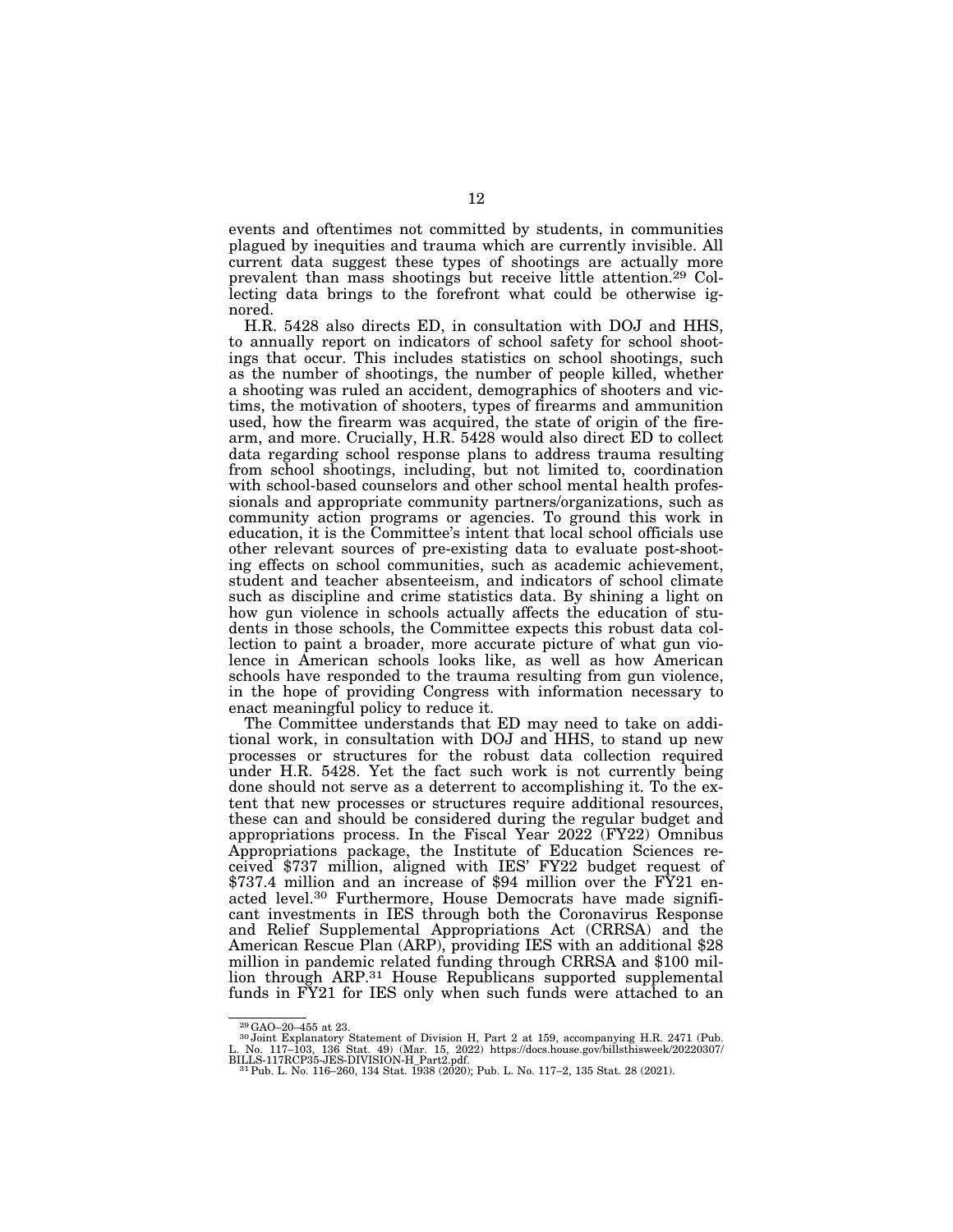omnibus bill to prevent a government shutdown; no House Republicans supported the ARP.32

The Committee believes the data collection required under H.R. 5428 would help Congress address not only mass school shootings but also violence in our most underserved communities. Conflicts are rarely confined to just the school or just the community, so data on school shootings will illuminate community violence issues as well, an important benefit to H.R. 5428's data collection. As Rep. McBath said during the Committee's ''Serving All Students'' hearing this year, ''this is a preventable crisis that we cannot afford to ignore any longer . . . it's critical that we take steps to address the epidemic of gun violence and school shootings that continue to plague our country every single day.'' 33 H.R. 5428 will provide data which will help Congress take a first step in considering effective policy solutions to the nationwide epidemic of gun violence in schools.

#### SECTION-BY-SECTION ANALYSIS

## *Sec. 1. Short title*

This section states that the title of the bill the ''School Shooting Safety and Preparedness Act.''

# *Sec. 2. Definitions*

This section defines the terms "firearm" and ammunition" as such terms are defined in criminal code. It also defines the term "large capacity ammunition feeding device" as such term was defined in criminal code prior to the expiration of the assault weapons ban. The section defines the term ''school'' to be inclusive of educational settings from early childhood through post-secondary education. It creates new definitions for the terms ''mass shooting'' and ''school shooting.''

# *Sec. 3. Annual report on indicators of school crime and safety*

Requires the Secretary of Education, in consultation with the Attorney General and the Secretary of Health and Human Services, to annually publish a report on indicators of school crime and safety. Such report is already produced under existing authority of the National Center for Education Statistics, so the effect of this section is to require future reports to include statistics on school shootings, historic statistics on school shootings, and data on safety and prevention, including active shooter response plans and trauma response plans.

<sup>32</sup> 167 CONG. REC. No. 45, H1285–86 (House of Reps. Roll Call Vote 72 on H.R. 1319, the American Rescue Plan, P.L. 117–2, which contained additional funding for IES); *see* 166 CONG. REC. No. 171, H5434–35 (House of Reps. Roll Call Vote 214 on H.R. 925, The Heroes Act, which contained additional funding for IES specifically for NAEP, and other coronavirus relief meas-ures, and received no Republican votes); *but see* 166 CONG. REC. No. 171, H 7314 (House of Reps. Roll Call Vote 251 on agreement to Senate amendment of H.R. 133, Consolidated Appropriations Act FY2021, which contained supplemental IES funding in Division M—Coronavirus Response and Relief Supplemental Appropriations Act, which passed with support of two-thirds of the Republican Conference). 33*Serving All Students: Promoting a Healthier, More Supportive School Environment: Hearing* 

*Before the Subcomm. on Early Childhood, Elementary & Secondary Educ. of the H. Comm. on Educ. & Lab.*, 117th Cong. (2022).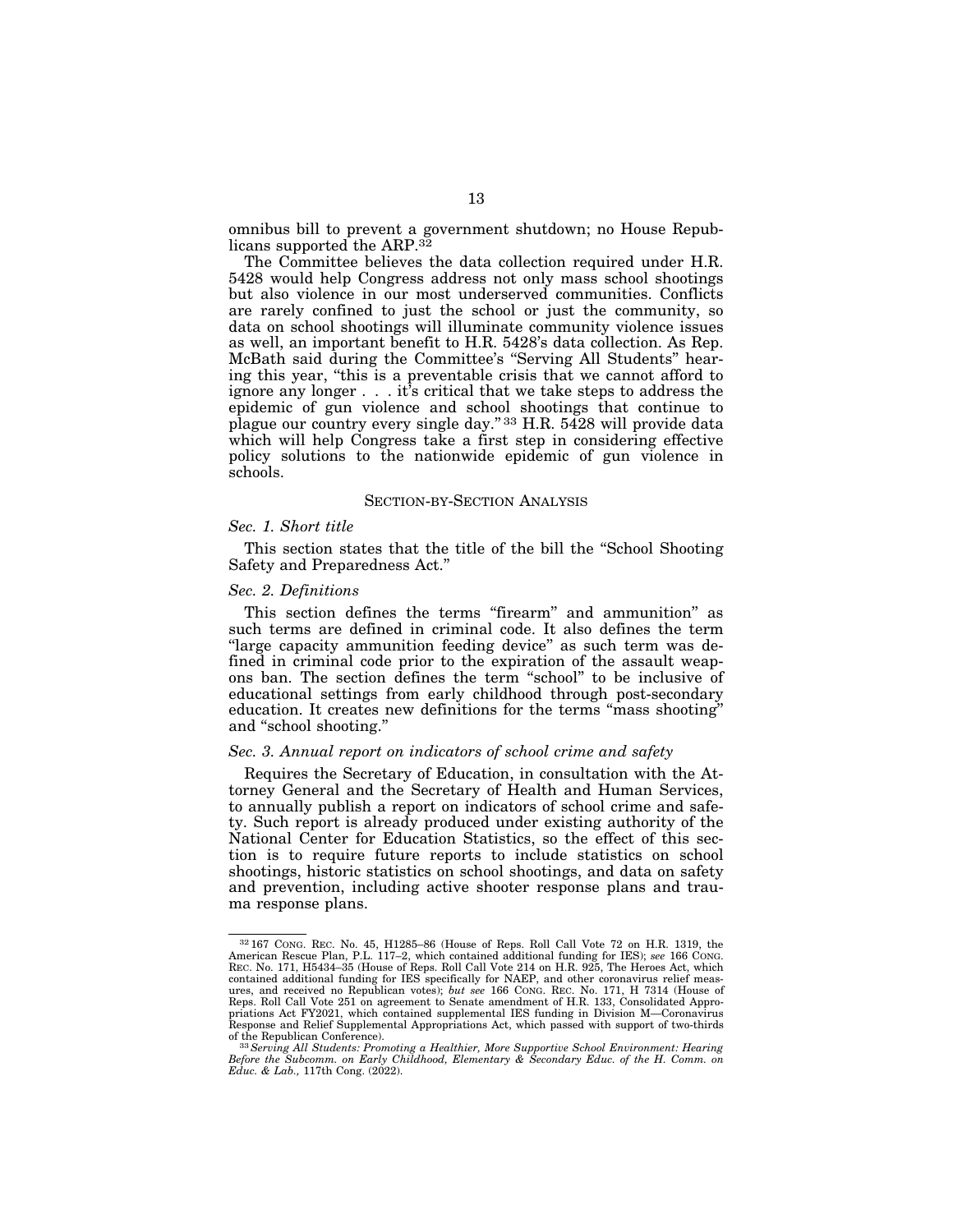#### EXPLANATION OF AMENDMENTS

The Amendment in the Nature of a Substitute are explained in the descriptive portions of this report.

# APPLICATION OF LAW TO THE LEGISLATIVE BRANCH

H.R. 5428 does not apply to terms and conditions of employment or to access to public services or accommodations within the legislative branch.

#### UNFUNDED MANDATE STATEMENT

The Committee adopts as its own the estimate of federal mandates regarding H.R. 5428, as amended, prepared by the Director of the Congressional Budget Office.

# EARMARK STATEMENT

In accordance with clause 9 of rule XXI of the Rules of the House of Representatives, H.R. 5428 does not contain any congressional earmarks, limited tax benefits, or limited tariff benefits as described in clauses  $9(e)$ ,  $9(f)$ , and  $9(g)$  of rule XXI.

# ROLL CALL VOTES

In compliance with clause 3(b) of rule XIII of the Rules of the House of Representatives, the Committee advises that the following roll call votes occurred during the Committee's consideration of H.R. 5428: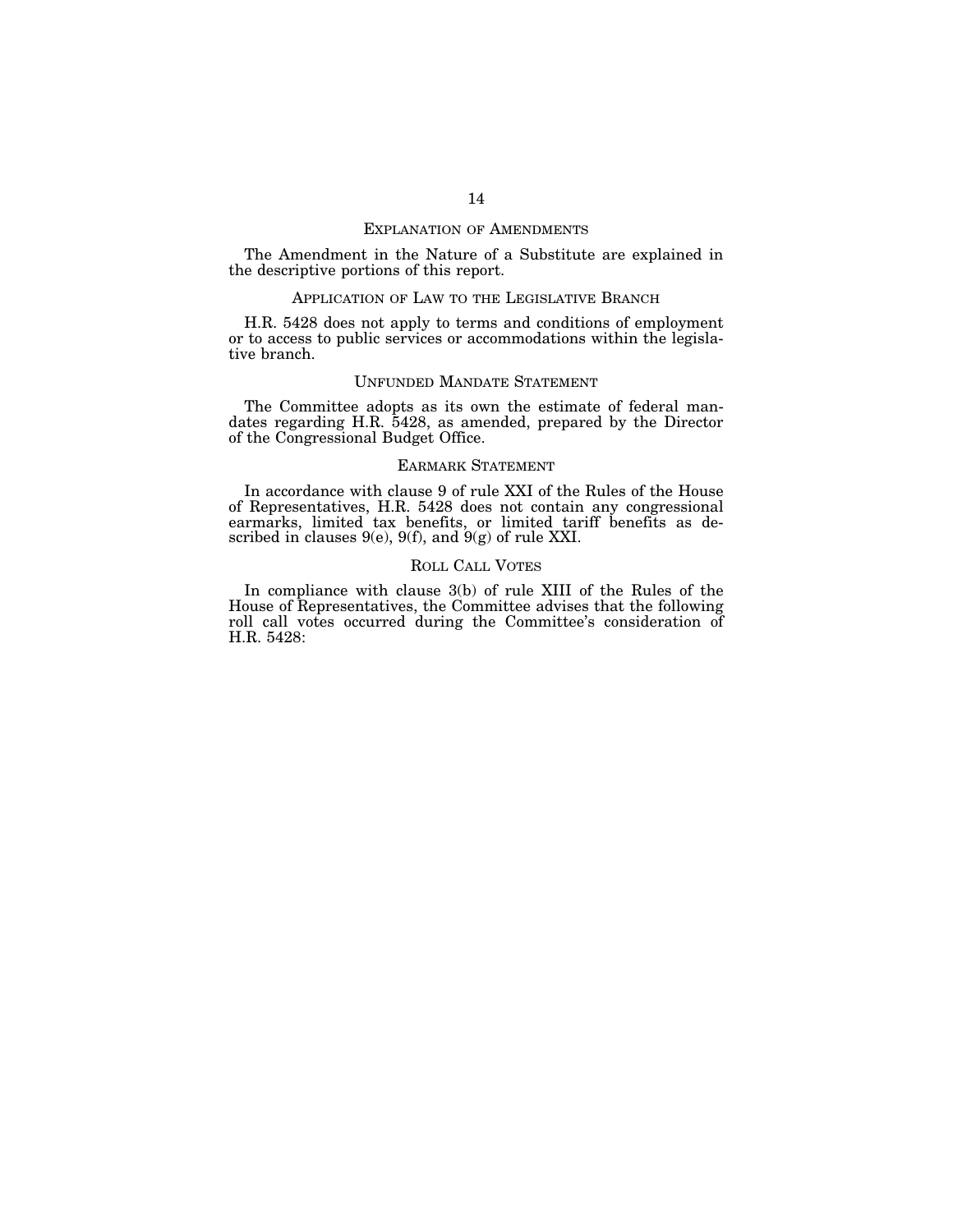Date: 3/16/2022

# COMMITTEE ON EDUCATION AND LABOR RECORD OF COMMITTEE VOTE

Roll Call:1 Bill: 5428

**Amendment Number:2** 

Disposition: Defeated by a roll call vote of 21-28

Sponsor/Amendment: Owens / RANS\_001

| Name & State                  | Aye | No | Not<br>Voting | Name & State             | Aye | No | Not<br>Voting |
|-------------------------------|-----|----|---------------|--------------------------|-----|----|---------------|
| Mr. SCOTT (VA) (Chairman)     |     | x  |               | Mrs. FOXX (NC) (Ranking) | Χ   |    |               |
| Mr. GRIJALVA (AZ)             |     | X  |               | Mr. WILSON (SC)          | х   |    |               |
| Mr. COURNTEY (CT)             |     | X  |               | Mr. THOMPSON (PA)        | X   |    |               |
| Mr. SABLAN (MP)               |     |    | х             | Mr. WALBERG (MI)         | х   |    |               |
| Ms. WILSON (FL)               |     | X  |               | Mr. GROTHMAN (WI)        | X   |    |               |
| Ms. BONAMICI (OR)             |     | X  |               | Ms. STEFANIK (NY)        | х   |    |               |
| Mr. TAKANO (CA)               |     | X  |               | Mr. ALLEN (GA)           | X   |    |               |
| Ms. ADAMS (NC)                |     | X  |               | Mr. BANKS (IN)           | х   |    |               |
| Mr. DESAULNIER (CA)           |     | X  |               | Mr. COMER (KY)           | X   |    |               |
| Mr. NORCROSS (NJ)             |     | Χ  |               | Mr. FULCHER (ID)         | х   |    |               |
| Ms. JAYAPAL (WA)              |     | X  |               | Mr. KELLER (PA)          | X   |    |               |
| Mr. MORELLE (NY)              |     | X  |               | Ms. MILLER-MEEKS (IA)    | Χ   |    |               |
| Ms. WILD (PA)                 |     | X  |               | Mr. OWENS (UT)           | X   |    |               |
| Mrs. MCBATH (GA)              |     | Χ  |               | Mr. GOOD (VA)            |     | Χ  |               |
| Mrs. HAYES (CT)               |     | Χ  |               | Mrs. MCCLAIN (MI)        | X   |    |               |
| Mr. LEVIN (MI)                |     | Х  |               | Mrs. HARSHBARGER (TN)    | Х   |    |               |
| Ms. OMAR (MN)                 |     | X  |               | Mrs. MILLER (IL)         | X   |    |               |
| Ms. STEVENS (MI)              |     | Χ  |               | Mrs. SPARTZ (IN)         |     |    | x             |
| Ms. LEGER FERNÁNDEZ (NM)      |     | X  |               | Mr. FITZGERALD (WI)      | X   |    |               |
| Mr. JONES (NY)                |     | х  |               | Mr. CAWTHORN (NC)        | X   |    |               |
| Ms. MANNING (NC)              |     | X  |               | Mrs. STEEL (CA)          | X   |    |               |
| Mr. MRVAN (IN)                |     | Χ  |               | Ms. LETLOW (LA)          | K   |    |               |
| Mr. BOWMAN (NY)               |     | X  |               | Mr. JACOBS (NY)          | X   |    |               |
| Mrs. CHERFILUS-MCCORMICK (FL) |     | X  |               | Vacancy                  |     |    |               |
| Mr. POCAN (WI)                |     | X  |               |                          |     |    |               |
| Mr. CASTRO (TX)               |     | X  |               |                          |     |    |               |
| Ms. SHERRILL (NJ)             |     | X  |               |                          |     |    |               |
| Mr. ESPAILLAT (NY)            |     | X  |               |                          |     |    |               |
| Mr. KWEISI MFUME (MD)         |     |    | X             |                          |     |    |               |

TOTALS: Ayes: 21 Nos:28

# Not Voting: 3

# **Total: 53 / Quorum: I Report:**

(29 D-24 R)

'Although not present for the recorded vote, Member expressed he/she would have voted A YE if present at time of vote. **\*Although not present for the recorded vote, Member expressed he/she would have voted NO if present at time of vote,**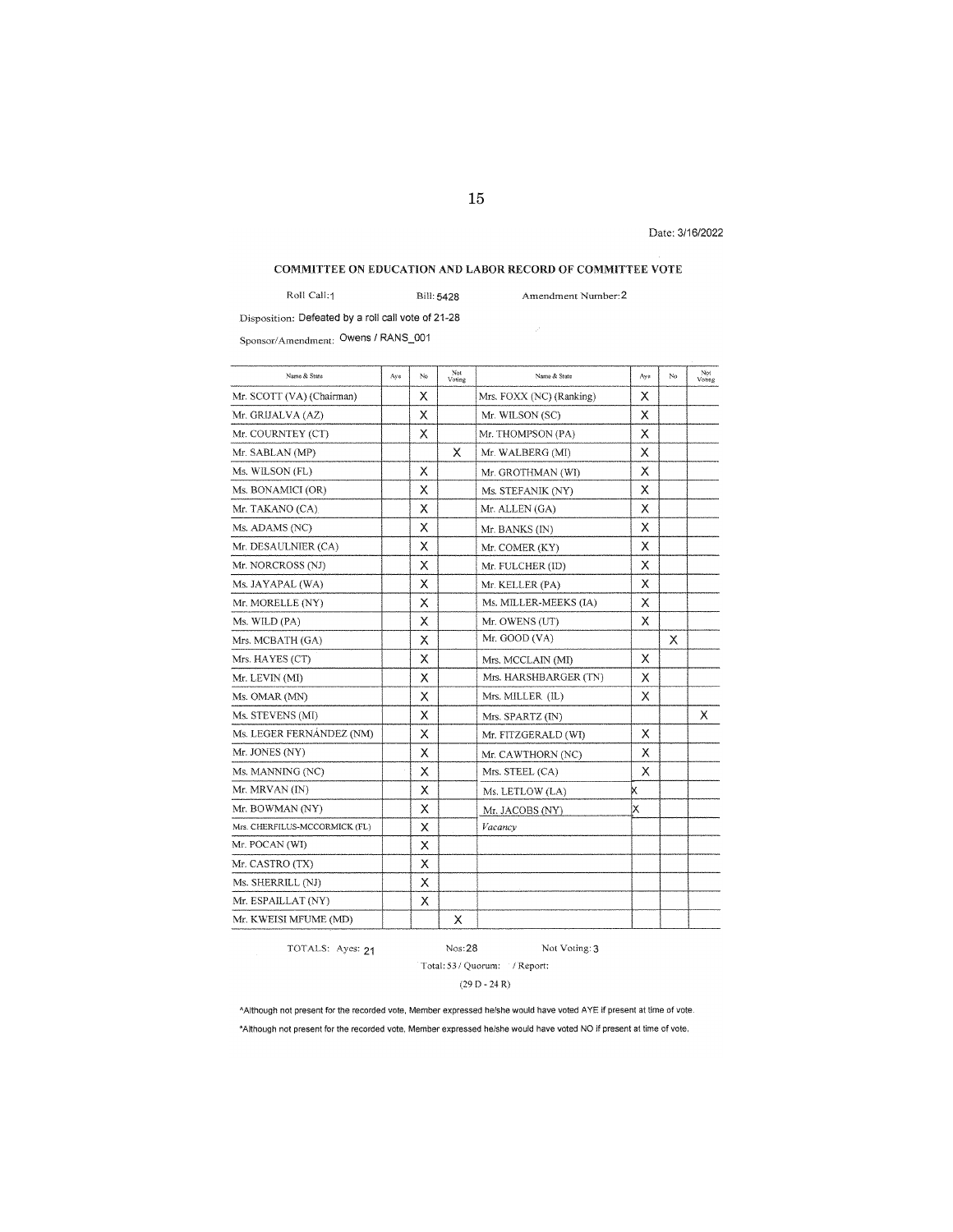Date: 3116/2022

# **COMMITTEE ON EDUCATION AND LABOR RECORD OF COMMITTEE VOTE**

Roll Call:2 Bill:5428 **Amendment Number: 3** 

Disposition: Defeated by a roll call vote of 22-27

Sponsor/Amendment: Stefanik I RAMO\_002

| Name & State                  | Aye | No | Not<br>Voting | Name & State             | Ave | No | Not<br>Voting |
|-------------------------------|-----|----|---------------|--------------------------|-----|----|---------------|
| Mr. SCOTT (VA) (Chairman)     |     | Χ  |               | Mrs. FOXX (NC) (Ranking) | X   |    |               |
| Mr. GRIJALVA (AZ)             |     | Χ  |               | Mr. WILSON (SC)          | х   |    |               |
| Mr. COURNTEY (CT)             |     | Χ  |               | Mr. THOMPSON (PA)        | Х   |    |               |
| Mr. SABLAN (MP)               |     |    | х             | Mr. WALBERG (MI)         | х   |    |               |
| Ms. WILSON (FL)               |     | х  |               | Mr. GROTHMAN (WI)        | X   |    |               |
| Ms. BONAMICI (OR)             |     | Χ  |               | Ms. STEFANIK (NY)        | Х   |    |               |
| Mr. TAKANO (CA)               |     | X  |               | Mr. ALLEN (GA)           | X   |    |               |
| Ms. ADAMS (NC)                |     | χ  |               | Mr. BANKS (IN)           | х   |    |               |
| Mr. DESAULNIER (CA)           |     | Χ  |               | Mr. COMER (KY)           | X   |    |               |
| Mr. NORCROSS (NJ)             |     | Χ  |               | Mr. FULCHER (ID)         | X   |    |               |
| Ms. JAYAPAL (WA)              |     | Χ  |               | Mr. KELLER (PA)          | Х   |    |               |
| Mr. MORELLE (NY)              |     | Χ  |               | Ms. MILLER-MEEKS (IA)    | Х   |    |               |
| Ms. WILD (PA)                 |     | Χ  |               | Mr. OWENS (UT)           | X   |    |               |
| Mrs. MCBATH (GA)              |     | Х  |               | Mr. GOOD (VA)            | x   |    |               |
| Mrs. HAYES (CT)               |     | Χ  |               | Mrs. MCCLAIN (MI)        | Χ   |    |               |
| Mr. LEVIN (MI)                |     | Х  |               | Mrs. HARSHBARGER (TN)    | X   |    |               |
| Ms. OMAR (MN)                 |     | Х  |               | Mrs. MILLER (IL)         | x   |    |               |
| Ms. STEVENS (MI)              |     | X  |               | Mrs. SPARTZ (IN)         |     |    | х             |
| Ms. LEGER FERNÁNDEZ (NM)      |     | X  |               | Mr. FITZGERALD (WI)      | X   |    |               |
| Mr. JONES (NY)                |     | X  |               | Mr. CAWTHORN (NC)        | Χ   |    |               |
| Ms. MANNING (NC)              |     | Χ  |               | Mrs. STEEL (CA)          | Χ   |    |               |
| Mr. MRVAN (IN)                |     | Χ  |               | Ms. LETLOW (LA)          | ĸ   |    |               |
| Mr. BOWMAN (NY)               |     | Χ  |               | Mr. JACOBS (NY)          | ΙX  |    |               |
| Mrs. CHERFILUS-MCCORMICK (FL) |     | x  |               | Vacancy                  |     |    |               |
| Mr. POCAN (WI)                |     | X  |               |                          |     |    |               |
| Mr. CASTRO (TX)               |     | х  |               |                          |     |    |               |
| Ms. SHERRILL (NJ)             |     | X  |               |                          |     |    |               |
| Mr. ESPAILLAT (NY)            |     | X  |               |                          |     |    |               |
| Mr. KWEISI MFUME (MD)         |     |    | Х             |                          |     |    |               |

TOTALS: Ayes: 22

# Nos:27 Not Voting: 3

# Total: 53 / Quorum: / Report:

 $(29 D - 24 R)$ 

'Although not present for the recorded vote, Member expressed he/she would have voted AYE if present at time of vote. **\*Although not present for the recorded vote, Member expressed he/she would have voted NO if present at time of vote.**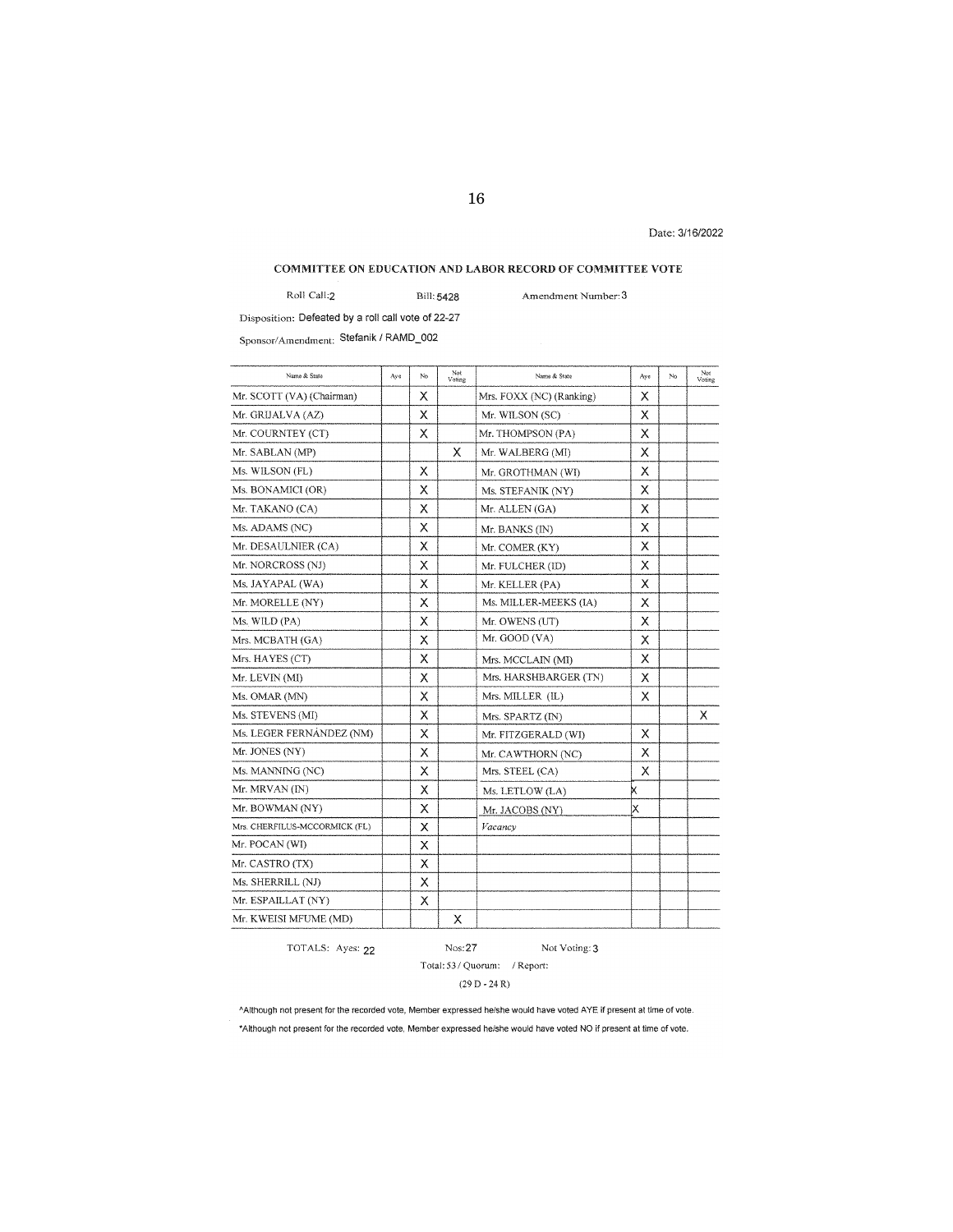Date: 3/16/2022

# **COMMITTEE ON EDUCATION AND LABOR RECORD OF COMMITTEE VOTE**

Roll Call:3 Bill: 5428

**Amendment Number: 4** 

Disposition: Defeated by a roll call vote of 22-27

Sponsor/Amendment: Allen/ RAMD\_001

| Name & State                  | Aye | No | Not<br>Voting | Name & State             | Aye | No | Not<br>Voting |
|-------------------------------|-----|----|---------------|--------------------------|-----|----|---------------|
| Mr. SCOTT (VA) (Chairman)     |     | х  |               | Mrs. FOXX (NC) (Ranking) | Χ   |    |               |
| Mr. GRIJALVA (AZ)             |     | Χ  |               | Mr. WILSON (SC)          | Χ   |    |               |
| Mr. COURNTEY (CT)             |     | Χ  |               | Mr. THOMPSON (PA)        | X   |    |               |
| Mr. SABLAN (MP)               |     |    | X             | Mr. WALBERG (MI)         | X   |    |               |
| Ms. WILSON (FL)               |     | X  |               | Mr. GROTHMAN (WI)        | X   |    |               |
| Ms. BONAMICI (OR)             |     | Χ  |               | Ms. STEFANIK (NY)        | Χ   |    |               |
| Mr. TAKANO (CA)               |     | x  |               | Mr. ALLEN (GA)           | х   |    |               |
| Ms. ADAMS (NC)                |     | X  |               | Mr. BANKS (IN)           | X   |    |               |
| Mr. DESAULNIER (CA)           |     | X  |               | Mr. COMER (KY)           | X   |    |               |
| Mr. NORCROSS (NJ)             |     | X  |               | Mr. FULCHER (ID)         | X   |    |               |
| Ms. JAYAPAL (WA)              |     | Χ  |               | Mr. KELLER (PA)          | х   |    |               |
| Mr. MORELLE (NY)              |     | Χ  |               | Ms. MILLER-MEEKS (IA)    | х   |    |               |
| Ms. WILD (PA)                 |     | х  |               | Mr. OWENS (UT)           | X   |    |               |
| Mrs. MCBATH (GA)              |     | X  |               | Mr. GOOD (VA)            | x   |    |               |
| Mrs. HAYES (CT)               |     | х  |               | Mrs. MCCLAIN (MI)        | X   |    |               |
| Mr. LEVIN (MI)                |     | Χ  |               | Mrs. HARSHBARGER (TN)    | x   |    |               |
| Ms. OMAR (MN)                 |     | Χ  |               | Mrs. MILLER (IL)         | X   |    |               |
| Ms. STEVENS (MI)              |     | X  |               | Mrs. SPARTZ (IN)         |     |    | х             |
| Ms. LEGER FERNÁNDEZ (NM)      |     | Χ  |               | Mr. FITZGERALD (WI)      | X   |    |               |
| Mr. JONES (NY)                |     | X  |               | Mr. CAWTHORN (NC)        | X   |    |               |
| Ms. MANNING (NC)              |     | χ  |               | Mrs. STEEL (CA)          | X   |    |               |
| Mr. MRVAN (IN)                |     | Χ  |               | Ms. LETLOW (LA)          | X   |    |               |
| Mr. BOWMAN (NY)               |     | X  |               | Mr. JACOBS (NY)          | Χ   |    |               |
| Mrs. CHERFILUS-MCCORMICK (FL) |     | X  |               | Vacancy                  |     |    |               |
| Mr. POCAN (WI)                |     | X  |               |                          |     |    |               |
| Mr. CASTRO (TX)               |     | X  |               |                          |     |    |               |
| Ms. SHERRILL (NJ)             |     | X  |               |                          |     |    |               |
| Mr. ESPAILLAT (NY)            |     | X  |               |                          |     |    |               |
| Mr. KWEISI MFUME (MD)         |     |    | Х             |                          |     |    |               |

TOTALS: Ayes: 22 Nos: 27

Not Voting: 3 **Total: 53 / Quorum: I Report:** 

 $(29 D - 24 R)$ 

<sup>A</sup>Although not present for the recorded vote, Member expressed he/she would have voted AYE if present at time of vote. **"'Although not present for the recorded vote, Member expressed he/she would have voted NO lf present at time of vote.**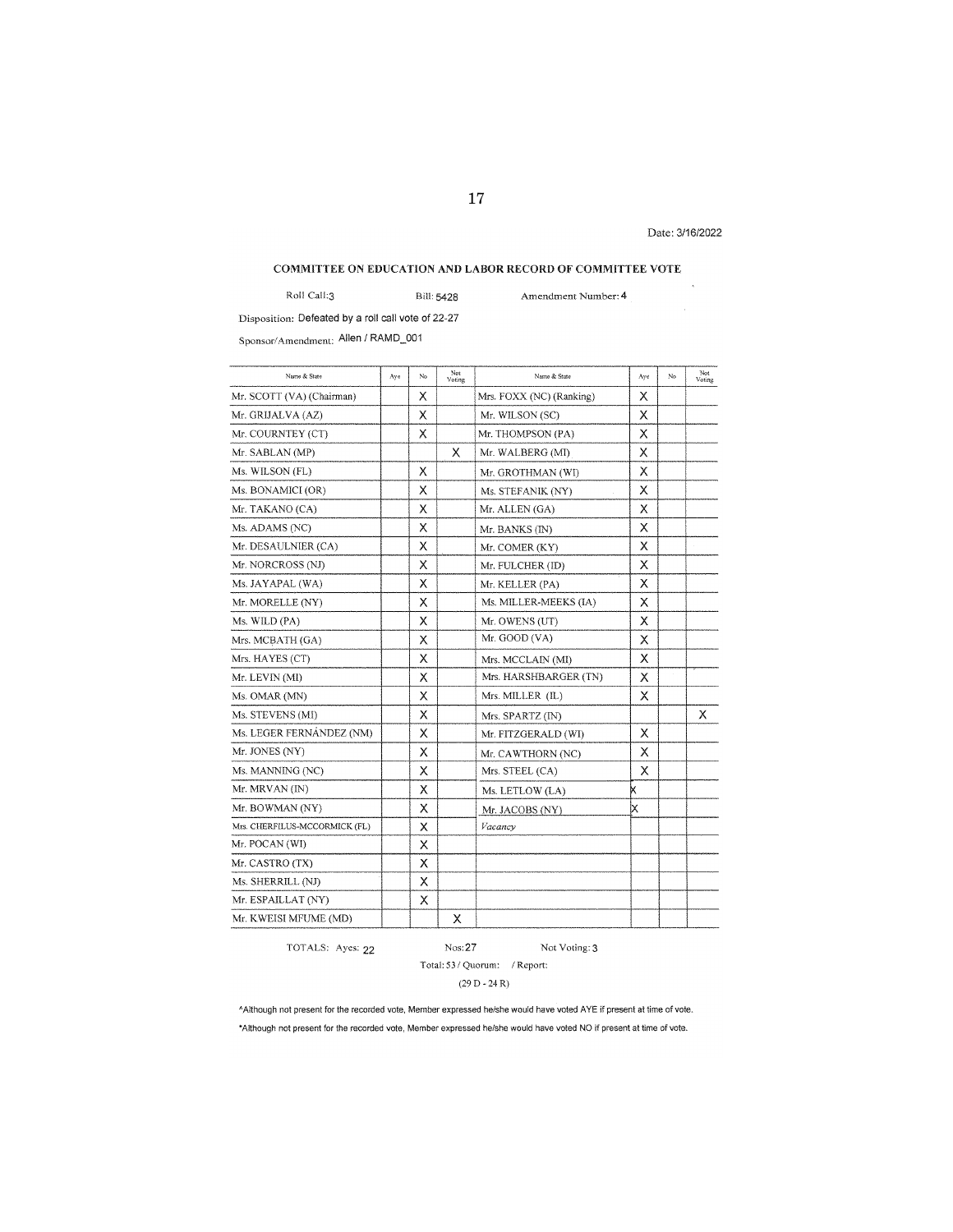Date: 3116122

# **COMMITTEE ON EDUCATION AND LABOR RECORD OF COMMITTEE VOTE**

Roll Call:4 Bill: HR 5428 Amendment Number: Motion

Disposition: Adopted by a Full Committee Roll Call Vote 27- 21

Sponsor/Amendment: McBath Motion to Report H.R. 5428 to the House. with an amendment and with recommendation that the amendment be agreed to, and the bill as amended, do pass

| Name & State                  | Ave | No | Not<br>Voting | Name & State             | Aye | No | Not<br>Voting |
|-------------------------------|-----|----|---------------|--------------------------|-----|----|---------------|
| Mr. SCOTT (VA) (Chairman)     | X   |    |               | Mrs. FOXX (NC) (Ranking) |     | X  |               |
| Mr. GRIJALVA (AZ)             | Χ   |    |               | Mr. WILSON (SC)          |     | х  |               |
| Mr. COURNTEY (CT)             | X   |    |               | Mr. THOMPSON (PA)        |     | X  |               |
| Mr. SABLAN (MP)               |     |    | х             | Mr. WALBERG (MI)         |     | X  |               |
| Ms. WILSON (FL)               | X   |    |               | Mr. GROTHMAN (WI)        |     | X  |               |
| Ms. BONAMICI (OR)             | X   |    |               | Ms. STEFANIK (NY)        |     | X  |               |
| Mr. TAKANO (CA)               | х   |    |               | Mr. ALLEN (GA)           |     | X  |               |
| Ms. ADAMS (NC)                | Χ   |    |               | Mr. BANKS (IN)           |     | Χ  |               |
| Mr. DESAULNIER (CA)           | х   |    |               | Mr. COMER (KY)           |     |    | X             |
| Mr. NORCROSS (NJ)             | х   |    |               | Mr. FULCHER (ID)         |     | X  |               |
| Ms. JAYAPAL (WA)              | Χ   |    |               | Mr. KELLER (PA)          |     | X  |               |
| Mr. MORELLE (NY)              | X   |    |               | Ms. MILLER-MEEKS (IA)    |     | х  |               |
| Ms. WILD (PA)                 | Χ   |    |               | Mr. OWENS (UT)           |     | Х  |               |
| Mrs. MCBATH (GA)              | х   |    |               | Mr. GOOD (VA)            |     | Χ  |               |
| Mrs. HAYES (CT)               | X   |    |               | Mrs. MCCLAIN (MI)        |     | х  |               |
| Mr. LEVIN (MI)                | Χ   |    |               | Mrs. HARSHBARGER (TN)    |     | X  |               |
| Ms. OMAR (MN)                 | Χ   |    |               | Mrs. MILLER (IL)         |     | Χ  |               |
| Ms. STEVENS (MI)              | Χ   |    |               | Mrs. SPARTZ (IN)         |     |    | Χ             |
| Ms. LEGER FERNÁNDEZ (NM)      | Х   |    |               | Mr. FITZGERALD (WI)      |     | X  |               |
| Mr. JONES (NY)                | X   |    |               | Mr. CAWTHORN (NC)        |     | X  |               |
| Ms. MANNING (NC)              | X   |    |               | Mrs. STEEL (CA)          |     | X  |               |
| Mr. MRVAN (IN)                | Χ   |    |               | Ms. LETLOW (LA)          |     |    |               |
| Mr. BOWMAN (NY)               | Χ   |    |               | Mr. JACOBS (NY)          |     | X  |               |
| Mrs. CHERFILUS-MCCORMICK (FL) | X   |    |               | Vacancy                  |     |    |               |
| Mr. POCAN (WI)                | X   |    |               |                          |     |    |               |
| Mr. CASTRO (TX)               | X   |    |               |                          |     |    |               |
| Ms, SHERRILL (NJ)             | х   |    |               |                          |     |    |               |
| Mr. ESPAILLAT (NY)            | х   |    |               |                          |     |    |               |
| Mr. KWEISI MFUME (MD)         |     |    | X             |                          |     |    |               |

TOTALS: Ayes: 27

Nos:21 Not Voting: 4

Total: 53 / Quorum: / Report:

 $(29 D - 24 R)$ 

^Although not present for the recorded vote, Member expressed he/she would have voted AYE if present at time of vote. \*Although not present for the recorded vote, Member expressed he/she would have voted NO if present at time of vote.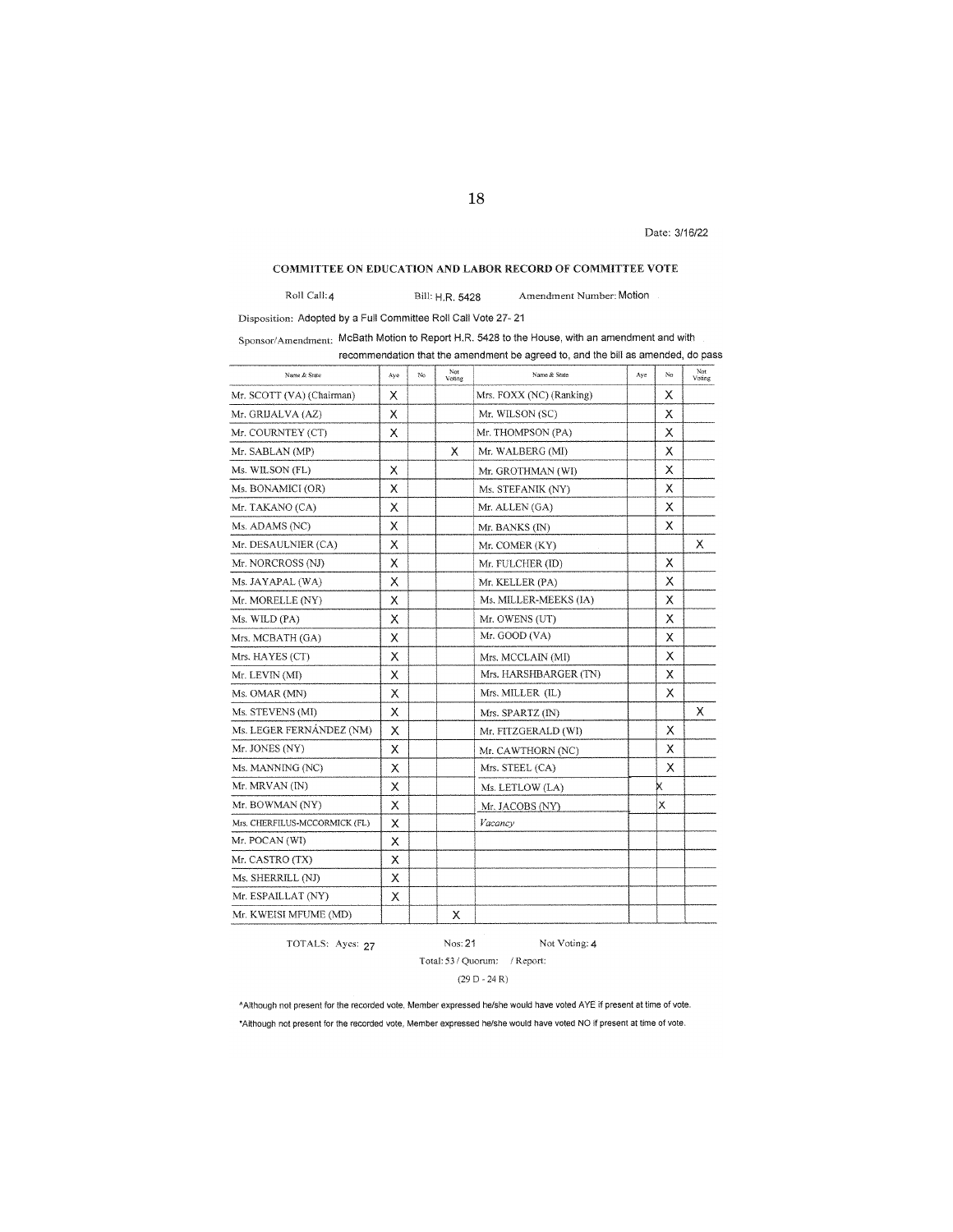# STATEMENT OF PERFORMANCE GOALS AND OBJECTIVES

Pursuant to clause (3)(c) of rule XIII of the Rules of the House of Representatives, the goals of H.R. 5428 are to direct the Secretary of Education to collect and report data relevant to school shootings.

#### DUPLICATION OF FEDERAL PROGRAMS

Pursuant to clause  $3(c)(5)$  of rule XIII of the Rules of the House of Representatives, the Committee states that no provision of H.R. 5428 establishes or reauthorizes a program of the Federal Government known to be duplicative of another federal program, a program that was included in any report from the Government Accountability Office to Congress pursuant to section 21 of Public Law 111–139, or a program related to a program identified in the most recent Catalog of Federal Domestic Assistance.

#### **HEARINGS**

For the purposes of Section  $2(r)$  of H. Res. 8 for the 117th Congress, the Committee held a legislative hearing entitled ''Serving All Students: Promoting a Healthier, More Supportive School Environment''. The hearing examined outdated discipline practices and highlighted ways schools can implement evidence-based approaches to creating healthy school environments that support students' social, emotional, and academic development. During the hearing, members and witnesses also discussed the trauma of gun violence and the role of common-sense gun reform as part of the solution to create supportive and healthy schools. The Committee heard testimony from: Ms. Kristen Harper, Vice President for Public Policy and Engagement, Child Trends; Mr. Guy Stephens, Founder and Executive Director, Alliance Against Seclusion and Restraint; Ms. Morgan Craven, J.D., National Director of Policy, Advocacy and Community Engagement, Intercultural Development Research Association; and Mr. Max Eden, Research Fellow, American Enterprise Institute.

# STATEMENT OF OVERSIGHT FINDINGS AND RECOMMENDATIONS OF THE COMMITTEE

In compliance with clause  $3(c)(1)$  of rule XIII and clause  $2(b)(1)$ of rule X of the Rules of the House of Representatives, the Committee's oversight findings and recommendations are reflected in the descriptive portions of this report.

#### NEW BUDGET AUTHORITY AND CBO COST ESTIMATE

Pursuant to clause 3(c)(2) of rule XIII of the Rules of the House of Representatives and section 308(a) of the *Congressional Budget Act of 1974*, and pursuant to clause 3(c)(3) of rule XIII of the Rules of the House of Representatives and section 402 of the *Congressional Budget Act of 1974*, the Committee has received the following estimate for H.R. 5428 from the Director of the Congressional Budget Office: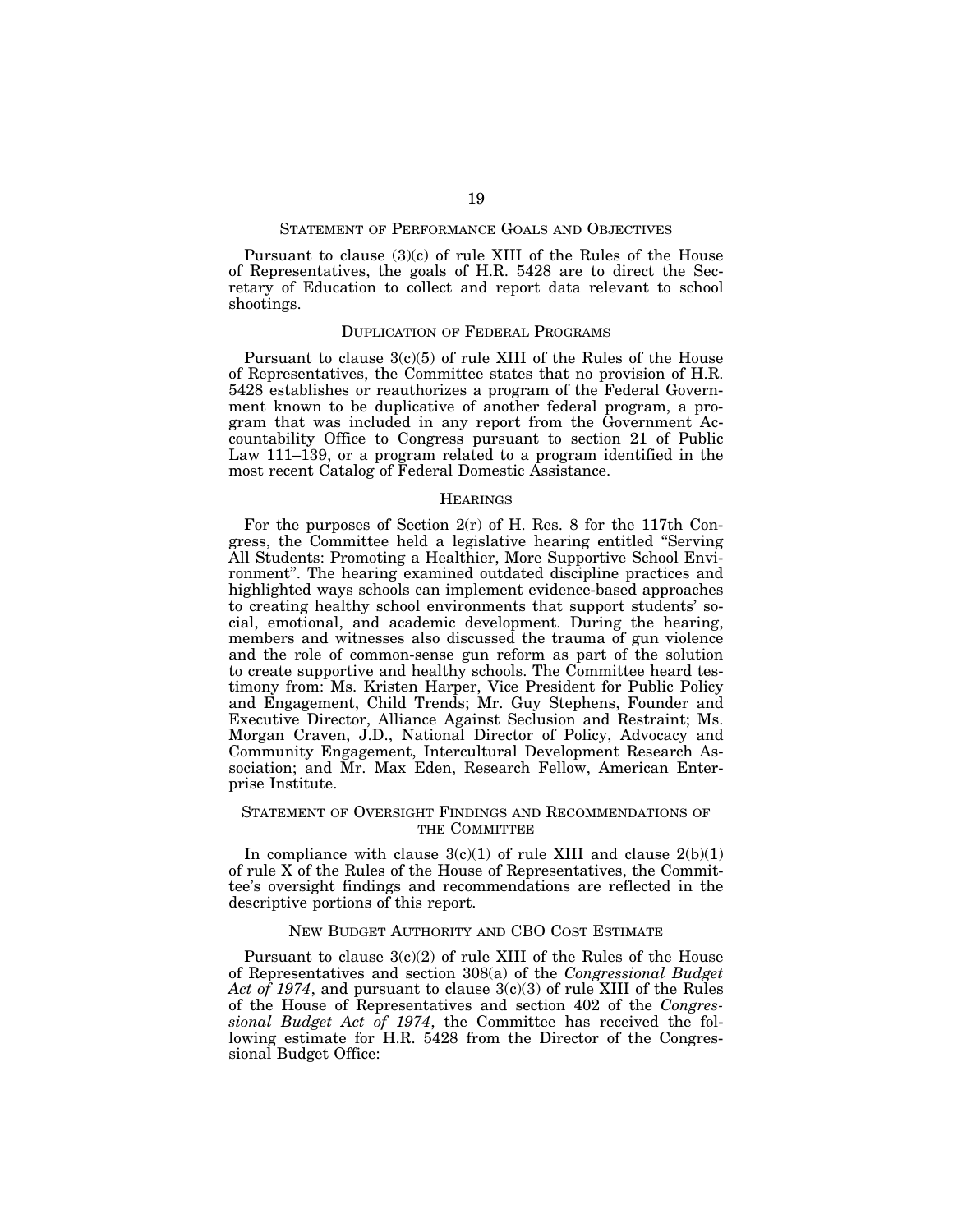# U.S. CONGRESS, CONGRESSIONAL BUDGET OFFICE, *Washington, DC, April 27, 2022.*

Hon. ROBERT C. (BOBBY) SCOTT, *Chairman, Committee on Education and Labor, House of Representatives, Washington, DC.* 

DEAR MR. CHAIRMAN: The Congressional Budget Office has prepared the enclosed cost estimate for H.R. 5428, the School Shooting Safety and Preparedness Act.

If you wish further details on this estimate, we will be pleased to provide them. The CBO staff contact is Garrett Quenneville. Sincerely,

# PHILLIP L. SWAGEL, *Director.*

#### Enclosure.

| By Fiscal Year, Millions of Dollars                                    | 2022      | 2022-2026                           | 2022-2031     |
|------------------------------------------------------------------------|-----------|-------------------------------------|---------------|
| Direct Spending (Outlays)                                              |           |                                     |               |
| Revenues                                                               |           |                                     |               |
| Increase or Decrease (-)<br>in the Deficit                             |           |                                     |               |
| <b>Spending Subject to</b><br><b>Appropriation (Outlays)</b>           |           |                                     | not estimated |
| Statutory pay-as-you-go<br>procedures apply?                           | <b>No</b> | <b>Mandate Effects</b>              |               |
| Increases on-budget deficits in any<br>of the four consecutive 10-year | No        | Contains intergovernmental mandate? | No            |
| periods beginning in 2032?                                             |           | Contains private-sector mandate?    | No            |

H.R. 5428 would require the Secretary of Education, in coordination with the Attorney General and the Secretary of Health and Human Services, to publish an annual report on school crime and safety, including statistics on school shootings.

Based on the cost to prepare similar reports, CBO estimates that it would cost \$1 million over the 2022–2026 period to collect data and write the annual reports; any spending would be subject to the availability of appropriated amounts.

The CBO staff contact for this estimate is Garrett Quenneville. The estimate was reviewed by H. Samuel Papenfuss, Deputy Director for Budget Analysis.

#### COMMITTEE COST ESTIMATE

Clause  $3(d)(1)$  of rule XIII of the Rules of the House of Representatives requires an estimate and a comparison of the costs that would be incurred in carrying out H.R. 5428. However, clause  $3(d)(2)(B)$  of that rule provides that this requirement does not apply when the committee has included in its report a timely submitted cost estimate of the bill prepared by the Director of the Con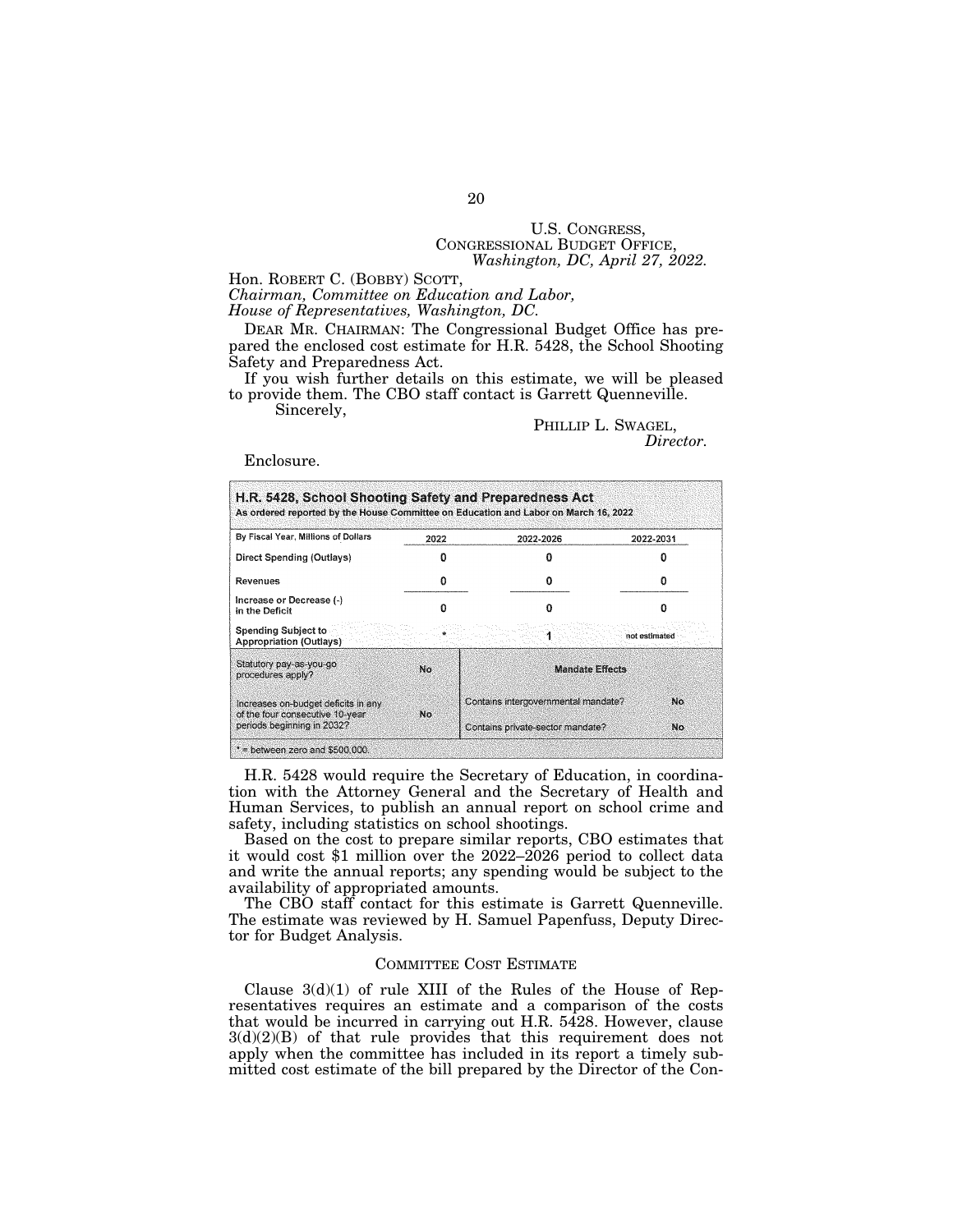gressional Budget Office under section 402 of the *Congressional Budget Act*.

CHANGES IN EXISTING LAW MADE BY THE BILL, AS REPORTED

In compliance with clause 3(e) of rule XIII of the Rules of the House of Representatives, changes in existing law made by the bill, H.R. 5428, as reported, are shown as follows: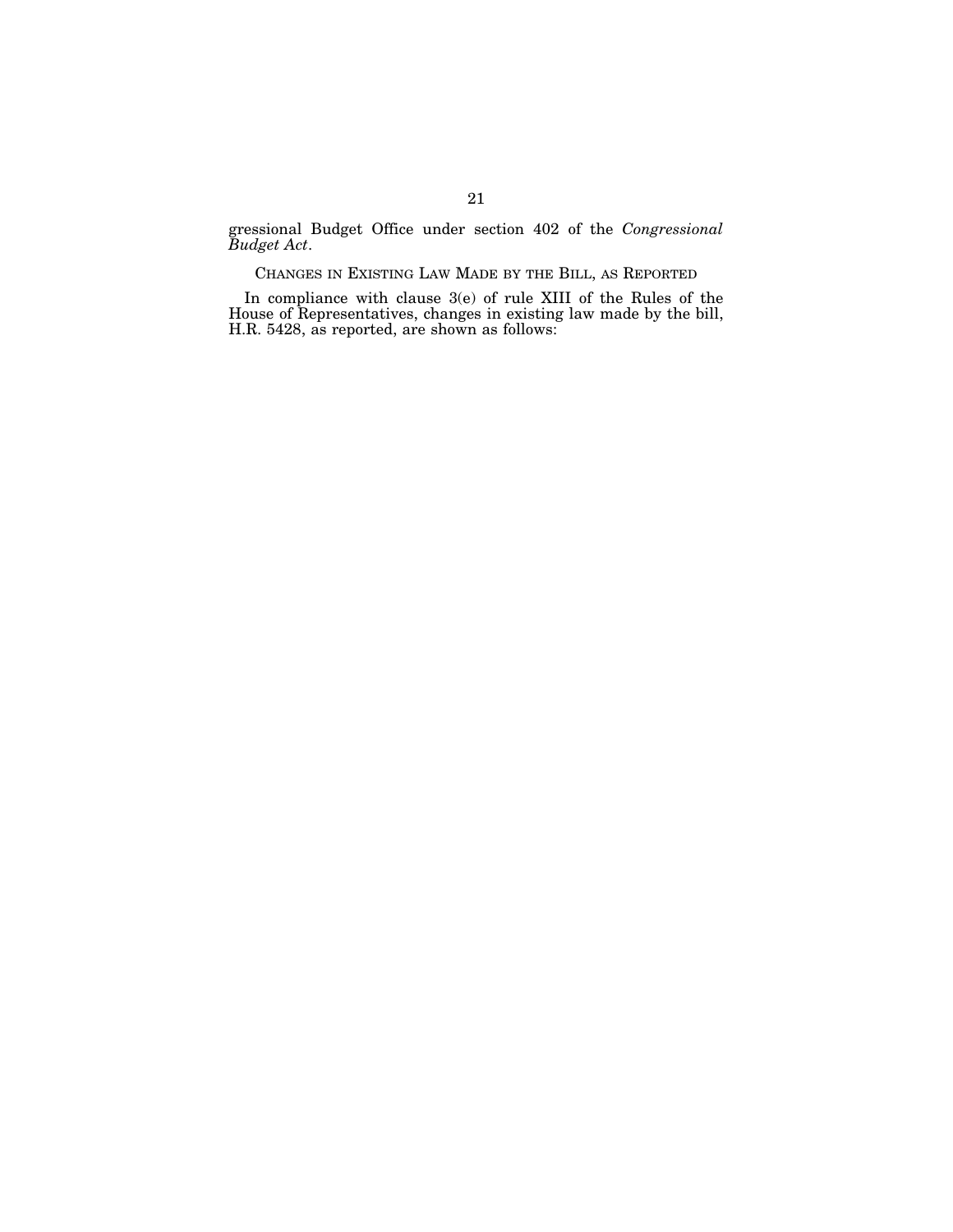# MINORITY VIEWS

Every Republican Member on this Committee believes that students should be safe at school and that any child dealing with trauma should receive the services necessary to heal. Yet instead of debating this serious topic of school safety, the majority brought forward a bill about reporting requirements and gun politics. This partisan legislation, disguised as a data collection bill, was pushed through the Committee this Congress without a single hearing denying Members an opportunity to discuss the bill's substance. As was noted last Congress when a substantially similar bill was marked up, the Democrats' own panelist noted at a school safety forum in March 2018 that ''gun safety is not in the purview of this committee. . . ."<sup>1</sup> The sole hearing the Committee held on trauma last Congress did not prove there is a need for detailed firearm data beyond what is already available.

School violence is a serious topic that deserves serious solutions. The latest Indicator report demonstrates one clear concern: too many students feel unsafe at school.2 Yet, Democrats seem content to collect data rather than offer students an opportunity to attend a school where they feel safe. School choice would help these students escape that fear and focus on learning.

Safety concerns due to firearms are also not the only threat students face in schools, as a plethora of available and reported studies show. The hearing on examining trauma-informed practices in education, held last Congress,<sup>3</sup> highlighted that America's students experience trauma in a variety of ways. Committee Republicans worked to improve the Majority's flawed bill by offering an amendment that would better provide policymakers, school leaders, families, and other members of the public with accurate information on school crime and safety from the relevant federal agencies already collecting this data. The Republican amendment would have also provided school officials with some evidence-based best practices for how to address issues that may arise on school campuses.

H.R. 5428 does not improve upon the deficiencies that were present in the bill from last Congress. In fact, it is not clear what this legislation intends to accomplish. Therefore, Committee Republicans are left to conclude that Democrats introduced this bill merely to make a political point instead of addressing the safety of students at school. Much of the data required under this legislation is already collected by the relevant agencies. Further, while current data indicates that there are multiple other challenges to school

<sup>&</sup>lt;sup>1</sup> Cornell, Dewey G., University of Virginia, PhD, written statement for the "Forum on School Safety," hosted by Committee Democrats and Democratic Leadership, House Committee on Education and the Workforce, March 20, 2018, Page 2.<br><sup>2</sup> https://nces.ed.gov/pubs2021/2021092.pdf, highlights section.<br><sup>3</sup> House Education and Labor Committee Subcommittee on Early Childhood, Elementary, and

Secondary Education hearing titled, *The Importance of Trauma-informed Practices in Education to Assist Students Impacted by Gun Violence and Other Adversities*, September 11, 2019.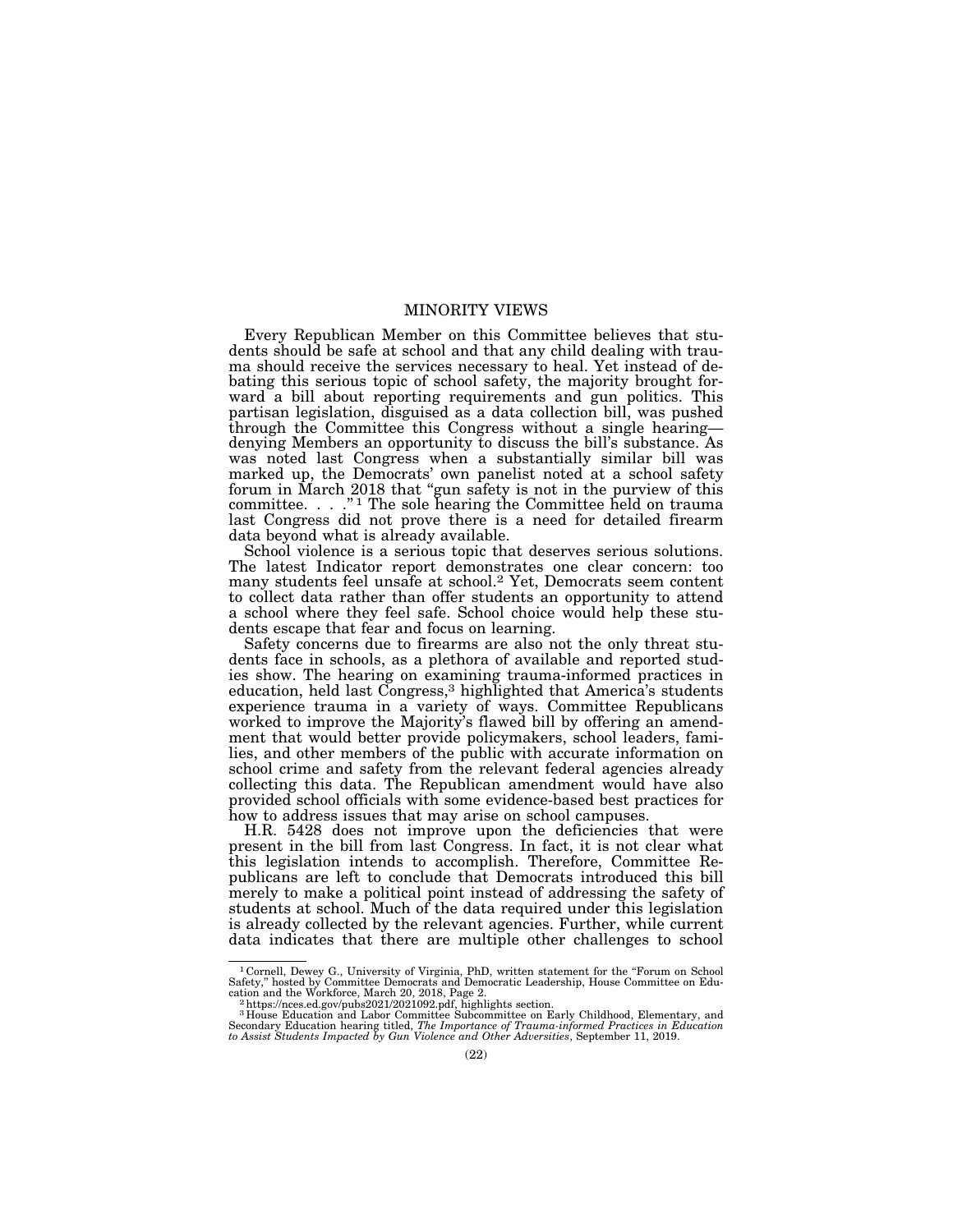safety besides school shootings, the new data points required in H.R. 5428 focus solely on firearms. The bill does not empower parents, school leaders, and teachers to address the problems students are facing.

In addition to concerns about the relevance of some of the data required for the report, we have concerns about the burden it would place on schools to report the data and on NCES to collect the data. Additionally, requiring NCES to go back and revise previously published reports is inappropriate and overly demanding. The task is also cost prohibitive when weighed against the relative value of the data. All of this suggests that this legislation does not appear to be about school safety but about gun politics.

# CONFUSION IN THE FIELD

In expanding current definitions and creating new definitions, Democrats are developing a new collection of information that will likely cause confusion in the broader field of research and will lead to further debates without the ability to act on the information. For example, creating a new definition of ''mass shooting'' or ''school shooting'' is not simple. Understanding how those or comparable terms are used in other data collections is important to ensure policymakers can crosscheck the data for consistency in both data sets. Otherwise, the same incident could be included in two different collections but not reported consistently because of differing definitions. When one data collection reports four victims of a mass shooting, including the shooter, but another data collection includes the same incident but reports only three victims because it does not count the shooter, the data gets muddled and is unreliable. Another example of this confusion is the bill's definition of ''school shooting'' that includes an event or occurrence that occurred on school grounds even if before or after school hours, which could capture incidents wholly separate from the school or school system. While that definition brings in incidents that occurred while a victim was traveling to or from a regular session at school, the data could also include a random act of violence disconnected from the school or the school system. Haphazardly redefining terms as this bill does leads to inconsistent data that does not meet experts', schools', parents', and policymakers' needs. As a result of this inconsistent data, school and community leaders could establish inappropriate interventions or, worse, could provide parents or students with a false sense of security or insecurity.

#### DATA COLLECTION CHALLENGES

While the issue of creating new definitions for data collection purposes is serious, the scope of the data collection is equally problematic. When the data collection required is focused just on gun crimes and does not put equal focus on other crimes, such as stabbings or sexual assault, the data will be skewed to present an inaccurate picture of what is happening in schools. The overemphasis on gun violence is detrimental to solving the variety of problems impacting school safety. In this bill, the Democrats create a significant requirement for reporting on firearms but completely ignore sexual assaults, stabbings, bullying, harassment, or assaults.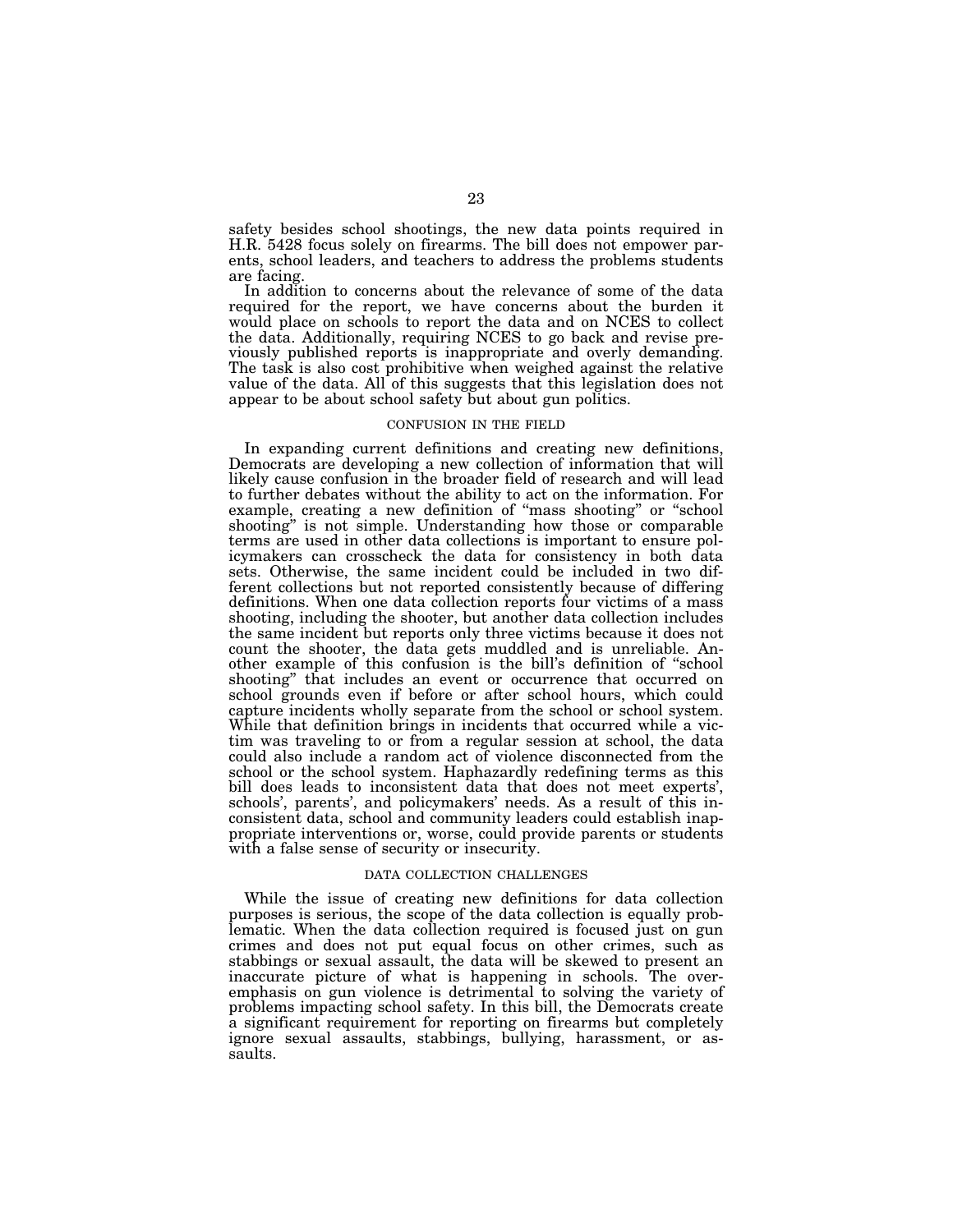To remedy this oversight, the Republican substitute amendment required experts to review available data on all challenges to school safety and to determine whether it provided an accurate picture of what is happening in schools. Further, if the available data did not accurately show what is happening in schools, then the amendment directs researchers to identify what is needed. Importantly though, it does not unilaterally authorize any new data collection. Instead of being singularly focused on guns, the Republican substitute amendment was broadly focused on challenges to school safety in every form.

Moving beyond the concerns with the data specific elements of the bill, the legislation has several flaws in the execution of the data expected to be collected. Despite noting the concerns with the legislation last Congress, it appears the Democrats have either ignored or once again did not get any technical assistance from the Department of Education (the Department) on this legislation. Despite the quick markup after notice on this bill, Committee Republicans asked for technical assistance from the Department and were informed of multiple concerns in that feedback. Some issues that were raised by the Department and others include that the Department cannot reliably determine how guns were stored or the motivation of the shooter. The Department also does not have access to the details of how the shooter was stopped beyond reading public media accounts or accessing police records. Requiring the Department to collect data they do not currently have, to access police records, and to create new definitions are some of the areas where simple assistance from experts could have improved this bill.

The idea of doing retroactive collection of all the data on past school shootings is also concerning, even if the information required could be easily collected every year moving forward. If the Majority had engaged in bipartisan conversations, the Committee could have discussed the best way to take a historical look at the data. Instead of approaching this issue with the diligence it deserves, the Democrats moved forward with a requirement to collect data for shootings that occurred ''before the date of the enactment of the Act,'' meaning going back to some unspecified starting date trying to gather all the objective and subjective data required under the law. This type of information gathering poses concerns about data reliability and could cause additional trauma to the victims of the past events.

#### FLAWED DATA ELEMENTS

It is also important to point out the flawed firearm-specific data elements included in the Democrats' bill. While some of this data may be useful to law enforcement as they track down suspects, much of it is useless in effecting either public policy or school safety. It is a further question whether even the more helpful data is relevant and useful to school personnel looking to craft school safety policies and procedures. For instance, the bill collects data on the weapon and ammunition used in a school shooting. This data could help police track down a suspect or prevent a future crime; however, it is not likely to help a principal or school board develop or enforce any particular safety policy because safety plans focus on preventing incidents, not particular manufacturers' products.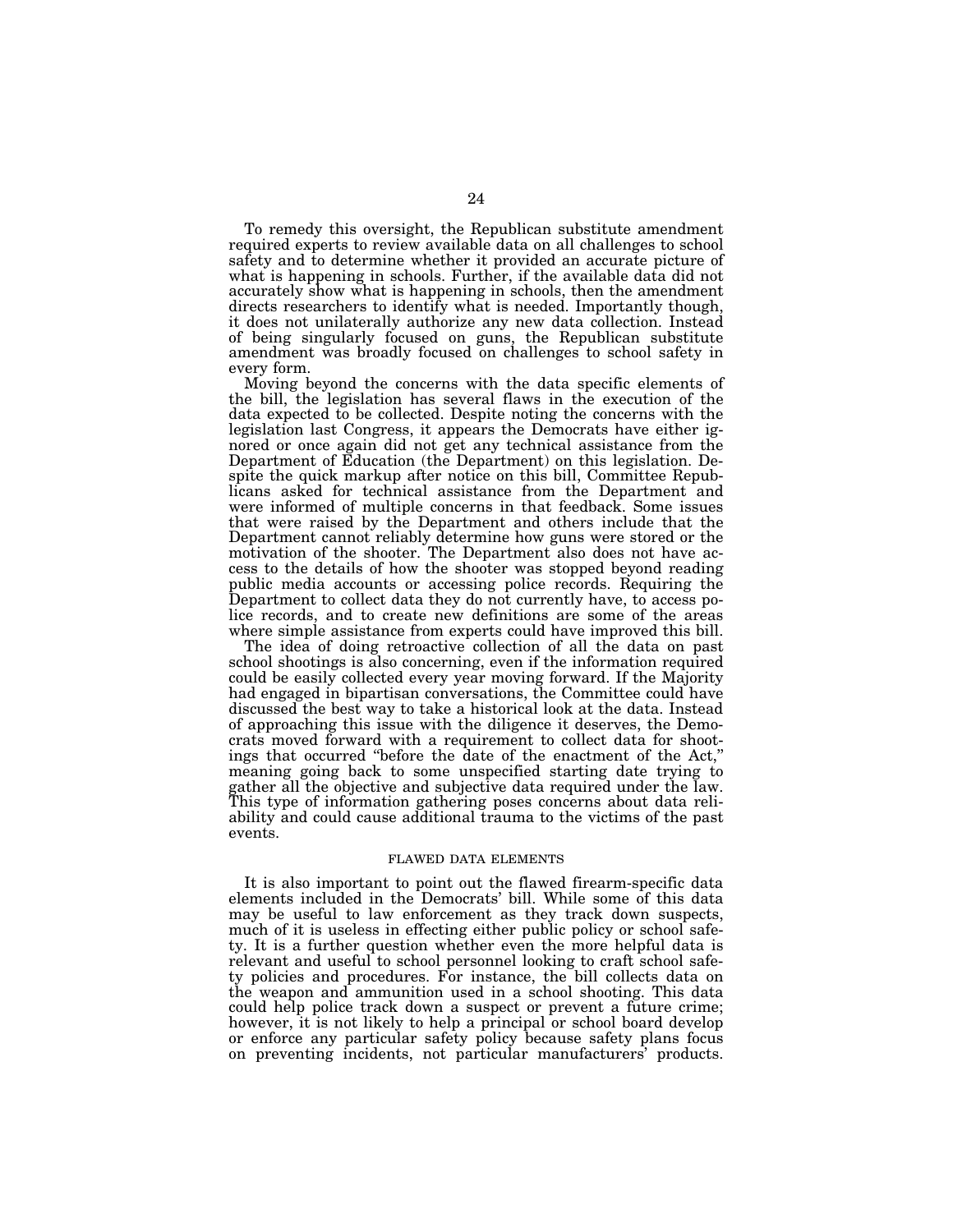The bill also tracks data concerning how a gun was purchased whether it was from a licensed gun dealer or an unlicensed sale. Again, this may help law enforcement track down a suspect, or even help policymakers with jurisdiction over criminal activity to have a better understanding of where problems may exist in the purchase pipeline, but it does not help educators keep a school safe. Knowing how a gun was stored or if the original purchaser of the firearm was not the shooter but the firearm was obtained from the shooter's home may be of interest to the police or the state, but it is not clear how this information would be useful to school personnel. Other details which the bill sets out to measure, such as motivation of shooters and real or perceived bias, would be useful to school leaders and parents looking to improve school safety, but are too subjective to be measured in a data driven report.

The Democrats require the report to include the demographics of each victim, the demographics of the shooters, and the relationship to the school of each shooter. This is likely helpful information to schools and policymakers to understand who has been involved in school shootings, but policymakers should be wary of drawing hard conclusions about who is vulnerable to a possible incident in the future based on such data. As we already know from the Averting Targeted School Violence report issued by the U.S. Secret Service in 2021, there is no profile of a student attacker nor is there a profile for the type of school that has been targeted.4

#### WE HAVE THE DATA

We already have the data showing that too many of our schools are unsafe. As the 2021 indicator report says, ''violent deaths and shootings at schools are rare but tragic events . . . Based on the most recent datathere were a total of 56 school-associated violent deaths in the 17–18 school year.'' This included 46 homicides, nine suicides, and one legal intervention death. 35 of those deaths and eight of the suicides were of school-age youth.<sup>5</sup> This is absolutely heartbreaking.

The same 2021 report gives us historical data, telling us the number of school shootings going back to the 2000–01 school year as well as the number of incidents per year that led to injuries and the number that resulted in deaths. Turning to the CDC's school associated violent death study, we know that homicide is the second leading cause of death among youth aged 5–18. We also know that less that 2 percent of these homicides occur on school grounds, on the way to and from school, or at or on the way to and from a school-sponsored event.6 Given that these statistics are known, it is odd to see that a significant part of the bill focuses on gathering data to report these same facts.

Other reports on school safety, for example the School Health Policies and Practices Report showed the following about surveyed schools:

<sup>4</sup>https://www.secretservice.gov/sites/default/files/reports/2021-03/ USSS%20Averting%20Targeted%20School%20Violence.2021.03.pdf. 5https://nces.ed.gov/pubs2021/2021092.pdf.

<sup>6</sup>https://www.cdc.gov/violenceprevention/youthviolence/schoolviolence/SAVD.html#:∼:text= Homicide%20is%20the%20second%20leading,from%20a%20school%2Dsponsored%20event.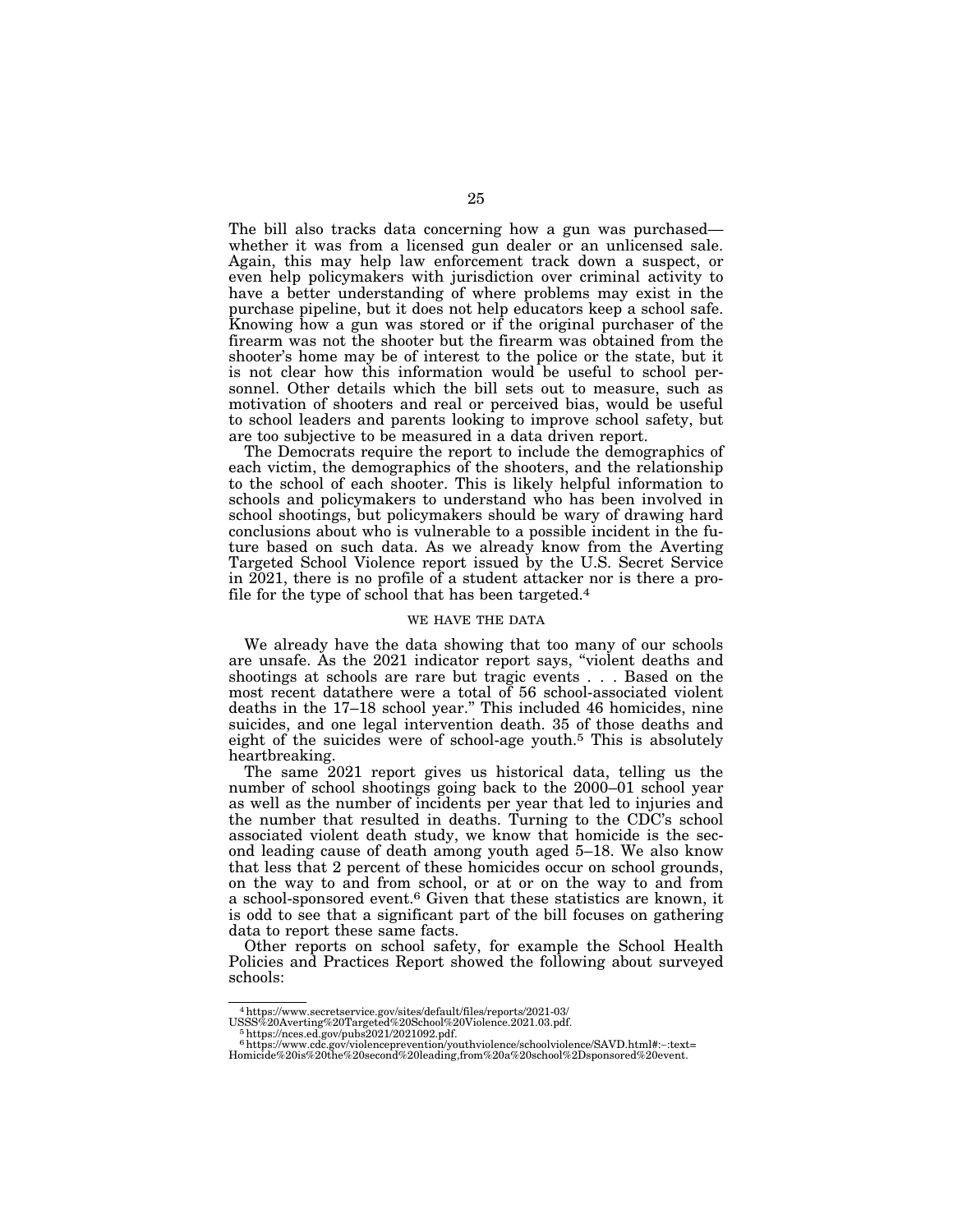• 75.9 percent of elementary schools use security cameras and 85.5 of high schools do the same;

• 5.6 percent of elementary schools require uniforms and 77.2 percent of elementary schools require the enforcement of some sort of dress code;

• almost the same percentage of elementary and high schools require monitoring on campus;

• nearly all school districts have specific anti-bullying policies; and

• 71.8 percent of the districts have utilized material from the Department of Education for crisis preparedness and 94.6 percent of them have a comprehensive district-level crisis plan.

This is already reported information, available to school leaders and policy officials, yet this bill also requires NCES to collect information on security measures and communications plans. This is duplicative work for no value to those on the ground: school leaders, parents, local officials, and medical professionals.

It is clear there is a lot of information available regarding safety in schools and specific school safety incidents. There are reports that have synthesized available data and done other research to produce reports to help school leaders prevent or avert school violence. School leaders, law enforcement, parents, medical professionals already have the needed to help protect student safety. That data is not skewed to focus solely on firearms but rather on all challenges to student safety, so it is fundamentally more helpful to politicians, law enforcement, and school personnel than the data gathered by the Democrats unnecessary and tunnel-vision bill.

#### REJECTED REPUBLICANS AMENDMENTS

#### *Republican Substitute*

The Republican substitute amendment, offered by Rep. Burgess Owens (R–UT), embraced ensuring that this important safety information continues to be provided by the Department. The amendment sought to codify an existing annual, informative report on school crime and safety indicators and provided an opportunity for subject matter experts to determine if the right data is available and being used. This analysis would ensure that the report would be helpful for school officials, parents, and policymakers to determine what is actually happening in schools. It would also help inform decisions of school administrators about the actions that best protect their students. The amendment also required the Department, in consultation with the departments of Justice, Homeland Security, and Health and Human Services, to review the available data on safety and prevention measures and, if sufficient evidence exists, to make recommendations about measures in schools that could mitigate or prevent crime and safety incidents. This is the better way to help school leaders, communities, students, and families.

#### *School Choice*

Democrats want to conduct study after study and report on problems, regardless of how many times and in how many other ways those problems are being studied and reported on. Tragically,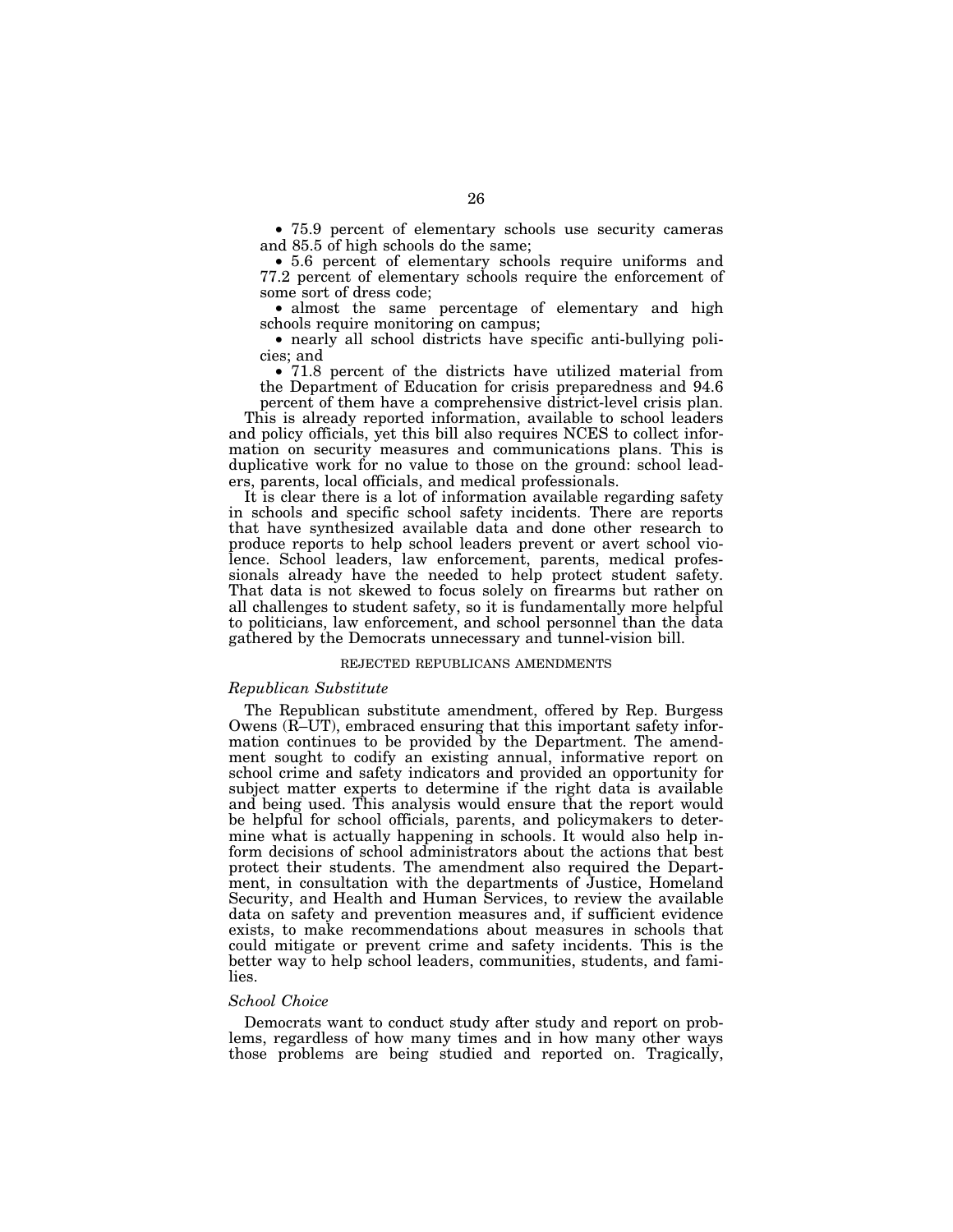though, they steadfastly refuse to offer children trapped in unsafe schools a solution. Republicans, on the other hand, want solutions. Unfortunately, an amendment that would actually offer children an escape hatch is not germane to this bill, which goes to highlight one of the problems with the Democrats' bill.

School choice is a solution that works and is a solution most parents support.7 The Urban Institute studied the tax credit scholarship program in Florida, the country's largest school choice program. Its research found that students who enroll in private schools through the program were more likely to attend and graduate college than their public-school peers, and that the positive effects of the program increased with the number of years of participation.8 Finally, and of particular relevance in this legislation, school choice can increase public safety and families' perception of safety. Research into Milwaukee's citywide voucher program found that students who participated in that program through 12th grade committed fewer crimes than their publicschool peers.9 Other research has consistently shown that student safety is a key motivator for parents who place their children in school choice programs.<sup>10</sup> Rep. Rick Allen  $(R–AL)$  offered a simple amendment to look at the impact of school safety regarding school choice. Unfortunately, Rep. Allen's amendment was rejected along party lines.

#### *Crime Wave*

Rep. Elise Stefanik (R–NY) offered an amendment to add relevant data elements to the required report. Violent crime has escalated in communities across the country. There has been a significant increase in homicides and aggravated assaults throughout the United States. If the Committee is concerned about children's safety, the focus should be on policies that help deter and punish crime instead of on revising a statistical report. The criminal justice system should include a robust police force that faithfully enforces the laws of the land without bias and with fairness for all. It should include a justice system that includes vigorous prosecution of criminal activity, especially violent activity. Instead, we have people advocating to defund the police—including school resource officers to let violent criminals out of jail, and to not prosecute alleged criminals for their crimes. A statistical report on school shootings will not keep our children safe. Rep. Stefanik's amendment was rejected along party lines.

#### **CONCLUSION**

Once again, the Majority passed a partisan bill that does little to provide educators or school staff with the tools to help traumatized students. Instead of using the markup to develop real solutions to address school safety, the Democrats trotted out a flawed bill that made no improvements to the text that was marked up last Congress. When the Democrats showcase a real willingness to

<sup>7</sup>https://www.federationforchildren.org/new-poll-school-choice-support-at-all-time-high/.

<sup>8</sup>https://www.urban.org/research/publication/effects-florida-tax-credit-scholarship-program-col-lege-enrollment-and-graduation. 9http://www.uaedreform.org/downloads/2016/03/the-school-choice-voucher-a-get-out-of-jail-

card.pdf. 10https://www.heritage.org/education/commentary/here-are-10-reasons-school-choice-winning.